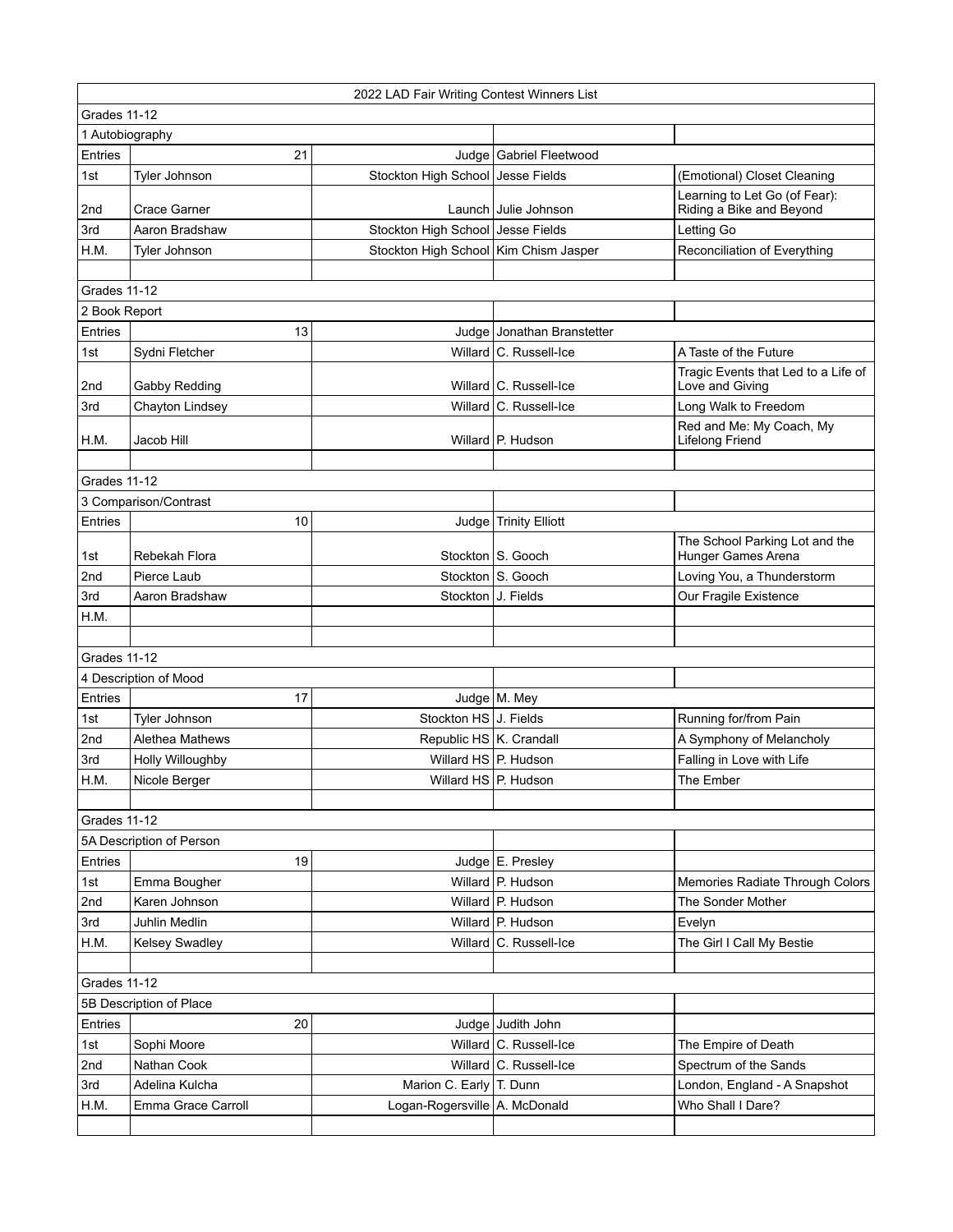| Grades 11-12                      |                                   |                                         |                                         |                                                   |  |  |
|-----------------------------------|-----------------------------------|-----------------------------------------|-----------------------------------------|---------------------------------------------------|--|--|
|                                   | 5C Description of Object or Thing |                                         |                                         |                                                   |  |  |
| Entries                           | 10                                |                                         | Judge E. Presley                        |                                                   |  |  |
| 1st                               | Jaxton Berry                      |                                         | Willard C. Russell-Ice                  | Colt 1851 Navy Revolver                           |  |  |
| 2nd                               | Jalyn Berry                       |                                         | Willard P. Hudson                       | <b>Six Strings</b>                                |  |  |
| 3rd                               | <b>Ethel Berry</b>                |                                         | Willard C. Russell-Ice                  | Ruminations Under a Blue Gum<br>Tree              |  |  |
| H.M.                              | <b>Brittan Blume</b>              |                                         | Willard C. Russell-Ice                  | Lifeline                                          |  |  |
|                                   |                                   |                                         |                                         |                                                   |  |  |
|                                   |                                   |                                         |                                         |                                                   |  |  |
| Grades 11-12                      |                                   |                                         |                                         |                                                   |  |  |
| 6 Letters                         |                                   |                                         |                                         |                                                   |  |  |
| Entries                           | 26                                |                                         | Judge   Gloria Scarlet                  |                                                   |  |  |
| 1st                               | <b>Brooklyn Brantley</b>          |                                         | Willard P. Hudson                       | Letters to Each Other                             |  |  |
| 2nd                               | Elim Horn                         |                                         | Willard P. Hudson                       | When Breath Becomes Air                           |  |  |
| 3rd                               | Emma Bougher                      |                                         | Willard P. Hudson                       | Letters from a Broken Life                        |  |  |
| 3rd                               | <b>Landon Davis</b>               |                                         | Willard C. Russell-Ice                  | A Soul's Unity                                    |  |  |
|                                   |                                   |                                         |                                         | Inspired by When Breath                           |  |  |
| H.M.                              | Emma Hartman                      |                                         | Willard C. Russell-Ice                  | <b>Becomes Air</b>                                |  |  |
|                                   |                                   |                                         |                                         |                                                   |  |  |
| Grades 11-12                      |                                   |                                         |                                         |                                                   |  |  |
|                                   | 7 Essay with Original Photos      |                                         |                                         |                                                   |  |  |
| Entries                           | 4                                 |                                         | Judge Judith John                       |                                                   |  |  |
| 1st                               | Alivia Van Winkle                 |                                         | Willard C. Russell-Ice                  | DiGeorge Syndrome                                 |  |  |
| 2nd                               | Alex Crawford                     |                                         | Willard C. Russell-Ice                  | A Heart Changed by Tennis                         |  |  |
| 3rd                               | Landon Davis                      |                                         | Willard C. Russell-Ice                  | Memorian                                          |  |  |
| H.M.                              | Alice Go                          |                                         | Willard C. Russell-Ice                  | Physics                                           |  |  |
|                                   |                                   |                                         |                                         |                                                   |  |  |
| Grades 11-12                      | 8 Journal/Diary Fictional         |                                         |                                         |                                                   |  |  |
| Entries                           | 11                                |                                         | Judge E. Presley                        |                                                   |  |  |
| 1st                               | <b>Gabriel Milburn</b>            |                                         | Willard C. Russell-Ice                  | Wilderness Log                                    |  |  |
| 2nd                               | Collin Chastain                   |                                         | Republic K. Crandall                    | The Dull Prosaic of Life                          |  |  |
|                                   |                                   |                                         |                                         | Personal Diary of the POV of                      |  |  |
| 3rd                               | Weston Schubert                   |                                         | Willard   C. Russell-Ice                | Chris (Alex) McCandless                           |  |  |
| H.M.                              | Kateylyn Hemingway                |                                         | Willard P. Hudson                       | Born a Crime                                      |  |  |
|                                   |                                   |                                         |                                         |                                                   |  |  |
| Grades 11-12                      |                                   |                                         |                                         |                                                   |  |  |
|                                   | 9 Journal/Diary Personal          |                                         |                                         |                                                   |  |  |
| Entries                           | 4                                 |                                         | Judge Emma Behnke                       |                                                   |  |  |
| 1st                               | Kiera Kaba                        | Central High School Kyle Wallace        |                                         | Journal                                           |  |  |
| 2nd                               | Eryn Ketel                        |                                         | Willard High School Chelsea Russell-Ice | I Know the Plans I Have for You                   |  |  |
| 3rd                               | Avrey Hurshman                    | Kickapoo High School Melissa Sharpsteen |                                         | Lies                                              |  |  |
| H.M.                              | Anna Alexander                    |                                         | Willard High School Chelsea Russell-Ice | Diary                                             |  |  |
|                                   |                                   |                                         |                                         |                                                   |  |  |
| Grades 11-12                      |                                   |                                         |                                         |                                                   |  |  |
| 10 Literary Analysis of Character |                                   |                                         |                                         |                                                   |  |  |
| Entries                           | 16                                |                                         | Judge $ G$ . Jamroch                    |                                                   |  |  |
| 1st                               | Kathryn Dublin                    |                                         | Willard P. Hudson                       | A New Definition of Love                          |  |  |
| 2nd                               | <b>Andrew Yates</b>               |                                         | Willard P. Hudson                       | The Essential Qualities of a<br>Successful Person |  |  |
| 3rd                               | Nicole Berger                     |                                         | Willard P. Hudson                       | Into the Rot & Ruin                               |  |  |
|                                   |                                   |                                         |                                         |                                                   |  |  |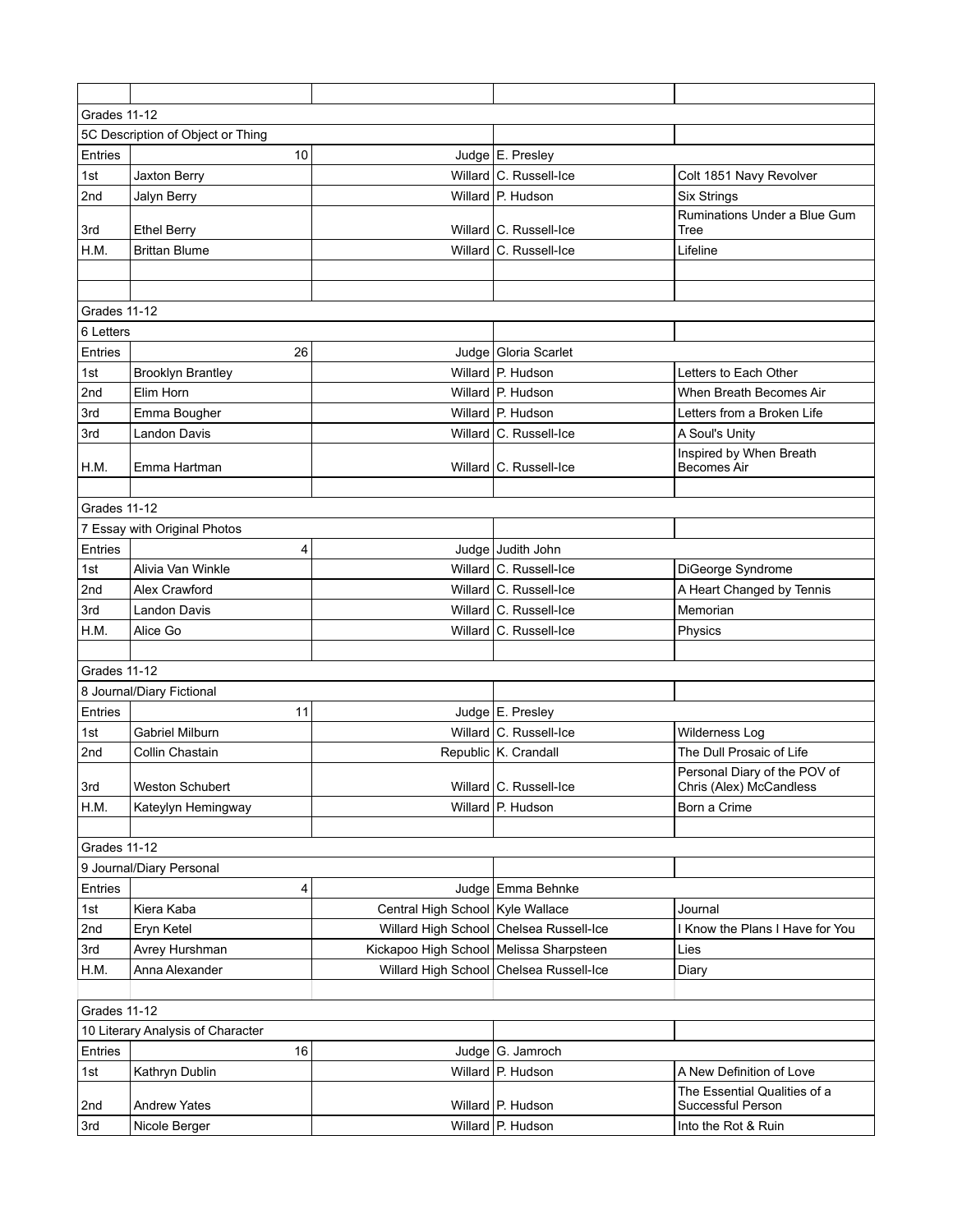| H.M.         | Sarah Hill                         |                              | Republic B. Owen        | Clarisse in Farenheit 451                                                 |  |  |
|--------------|------------------------------------|------------------------------|-------------------------|---------------------------------------------------------------------------|--|--|
|              |                                    |                              |                         |                                                                           |  |  |
| Grades 11-12 |                                    |                              |                         |                                                                           |  |  |
|              | 11 Literary Analysis of Conflict   |                              |                         |                                                                           |  |  |
| Entries      | 11                                 |                              | Judge Summer Gabriel    |                                                                           |  |  |
| 1st          | Carcyn Golden                      |                              | Willard C. Russell-Ice  | An Ardent Antagonism                                                      |  |  |
| 2nd          | Madi Mills                         |                              | Willard C. Russell-Ice  | The 57 Bus                                                                |  |  |
| 3rd          | Emma Hardy                         |                              | Willard P. Hudson       | Uncomfortably Born                                                        |  |  |
| H.M.         | Ryleigh Eckman                     |                              | Republic B. Owen        | Farenheit 451                                                             |  |  |
|              |                                    |                              |                         |                                                                           |  |  |
| Grades 11-12 |                                    |                              |                         |                                                                           |  |  |
|              | 12 Literary Analysis of Setting    |                              |                         |                                                                           |  |  |
| Entries      | 9                                  |                              | Judge   Andrea Taylor   |                                                                           |  |  |
| 1st          | Eryn Ketel                         |                              | Willard C. Russell-Ice  | The Effect of Setting and Mood in<br>the Liar's Club by Mary Karr         |  |  |
| 2nd          | <b>Emily Lemons</b>                |                              | Willard P. Hudson       | The Ominous Reputation of<br>Southern Values                              |  |  |
| 3rd          | <b>Mollie Williams</b>             |                              | Willard P. Hudson       | <b>Summer of Resilience</b>                                               |  |  |
| H.M.         | Margaret Kester                    |                              | Kickapoo   A. Armstrong | How 'The Sims 4' Improved by<br>Body Image                                |  |  |
|              |                                    |                              |                         |                                                                           |  |  |
|              |                                    |                              |                         |                                                                           |  |  |
|              | 13 Literary Analysis of Symbol     |                              |                         |                                                                           |  |  |
| Entries      | 14                                 |                              | Judge   Melody Ownby    |                                                                           |  |  |
| 1st          | Sydni Fletcher                     |                              | Willard C. Russell-Ice  | Using Connections to Overcome<br>the Impossible                           |  |  |
| 2nd          | Jagger Pennell                     |                              | Willard P. Hudson       | Painting Injustice: Blood Water<br>Paint's Manifestation of Voice         |  |  |
| 3rd          | <b>Elise Summers</b>               |                              | Central S. Summers      | Symbolism of Jaja                                                         |  |  |
| H.M.         | Kelsey Swadley                     |                              | Willard C. Russell-Ice  | The Women Behind Many Men                                                 |  |  |
|              |                                    |                              |                         |                                                                           |  |  |
| Grades 11-12 |                                    |                              |                         |                                                                           |  |  |
|              | 14 Literary Analysis of Techniques |                              |                         |                                                                           |  |  |
| Entries      | 6                                  |                              | Judge A. Jackson        |                                                                           |  |  |
| 1st          | Jenna McKenzie                     | Logan-Rogersville   D. lacob |                         | Identity Crisis: Effect of War on<br>Individuality in the English Patient |  |  |
| 2nd          | <b>Wyatt Hicks</b>                 |                              | Willard P. Hudson       | Literary Analysis of Techniques of<br>Josh Sundsquist                     |  |  |
| 3rd          | Emma Hartman                       |                              | Willard C. Russell-Ice  | Recursion                                                                 |  |  |
| H.M.         |                                    |                              |                         |                                                                           |  |  |
|              |                                    |                              |                         |                                                                           |  |  |
| Grades 11-12 |                                    |                              |                         |                                                                           |  |  |
|              | 15 Literary Analysis of Theme      |                              |                         |                                                                           |  |  |
| Entries      | 25                                 |                              | Judge K. Powell         |                                                                           |  |  |
| 1st          | Grace Barr                         |                              | Willard P. Hudson       | What We Know Love to Be                                                   |  |  |
| 2nd          | Saige Adcock                       |                              | Willard P. Hudson       | Locked                                                                    |  |  |
| 2nd          | Kaitlyn Headlee                    |                              | Willard C. Russell-Ice  | The Can Do Crew: Keeping<br>Persistence and Hope                          |  |  |
| 3rd          | Daniel Smith                       | Logan-Rogersville   D. lacob |                         | Honor & Beowulf                                                           |  |  |
| H.M.         | Jonas Dowden                       |                              | Wilalrd C. Russell-Ice  | Just a Little                                                             |  |  |
|              |                                    |                              |                         |                                                                           |  |  |
| Grades 11-12 |                                    |                              |                         |                                                                           |  |  |
|              | 16 Media Review                    |                              |                         |                                                                           |  |  |
| Entries      | 20                                 |                              | Judge Georgetta Kerr    |                                                                           |  |  |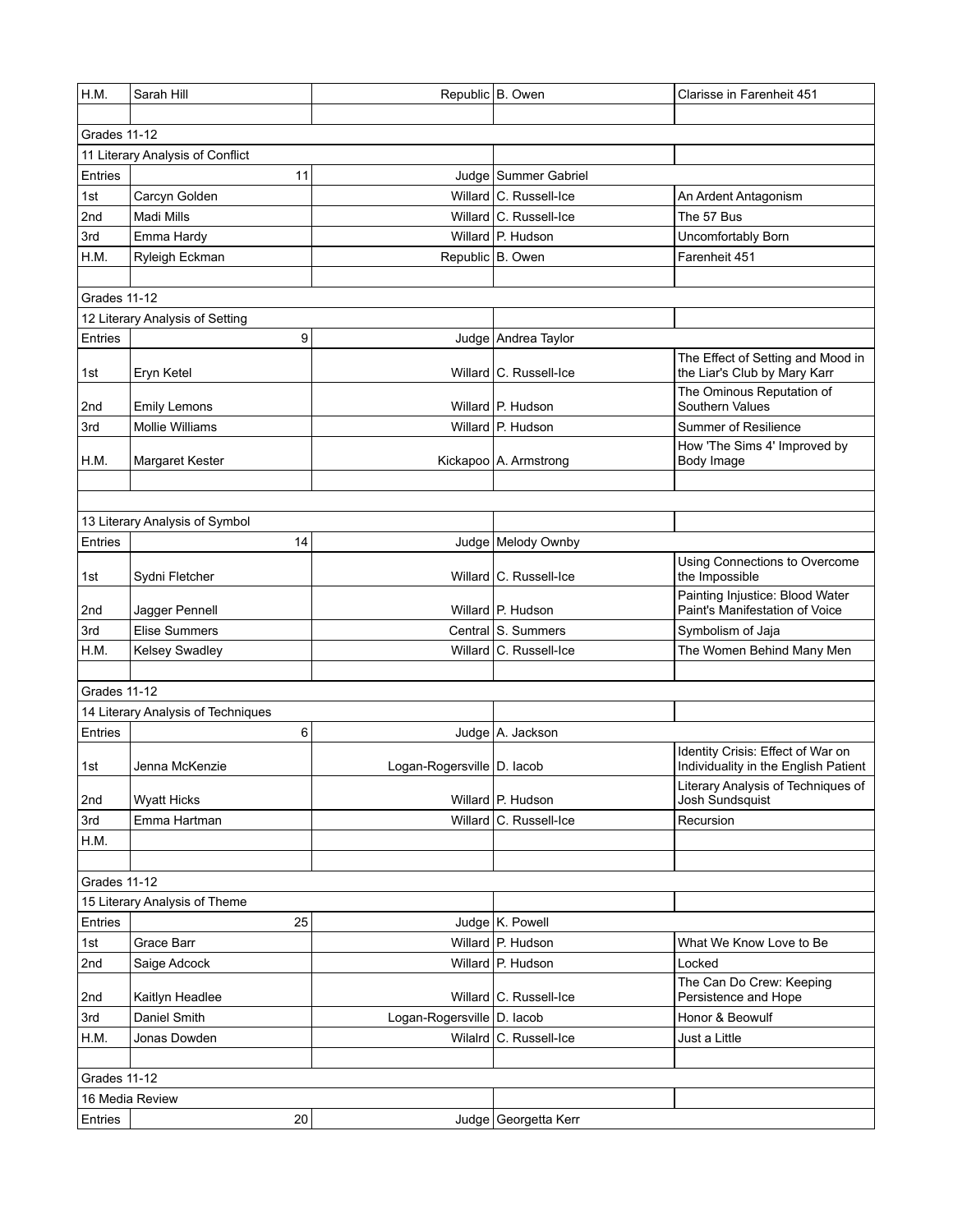| 1st                 | Brynn Seymour                                    |                    | Willard   Pamela Hudson     | The Real Dark Side                                                    |  |  |  |
|---------------------|--------------------------------------------------|--------------------|-----------------------------|-----------------------------------------------------------------------|--|--|--|
| 2nd                 | <b>Ireland Turner</b>                            |                    | Republic Kristin Crandall   | The Pearl: An Interesting REad                                        |  |  |  |
| 3rd                 | Jackson Patric                                   |                    | Willard Chelsea Russell-Ice | Matilda: The Musical                                                  |  |  |  |
| H.M.                | Emma Hardy                                       |                    | Willard   Pamela Hudson     | Seeing the Meaning of Gorillaz<br>through Rhinestone Eyes             |  |  |  |
| H.M.                |                                                  |                    |                             |                                                                       |  |  |  |
|                     |                                                  |                    |                             |                                                                       |  |  |  |
| Grades 11-12        |                                                  |                    |                             |                                                                       |  |  |  |
|                     | 17 Original Lit. Related Newspaper - Individual  |                    |                             |                                                                       |  |  |  |
| Entries             | 0                                                | Judge              |                             |                                                                       |  |  |  |
| 1st                 |                                                  |                    |                             |                                                                       |  |  |  |
| 2nd                 |                                                  |                    |                             |                                                                       |  |  |  |
| 3rd                 |                                                  |                    |                             |                                                                       |  |  |  |
| H.M.                |                                                  |                    |                             |                                                                       |  |  |  |
|                     |                                                  |                    |                             |                                                                       |  |  |  |
| Grades 11-12        |                                                  |                    |                             |                                                                       |  |  |  |
|                     | 18 Original Lit. Related Newspaper - Small Group |                    |                             |                                                                       |  |  |  |
| Entries             | 0                                                | Judge              |                             |                                                                       |  |  |  |
| 1st                 | Judge                                            |                    |                             |                                                                       |  |  |  |
| 2nd                 |                                                  |                    |                             |                                                                       |  |  |  |
| 3rd                 |                                                  |                    |                             |                                                                       |  |  |  |
| H.M.                |                                                  |                    |                             |                                                                       |  |  |  |
|                     |                                                  |                    |                             |                                                                       |  |  |  |
| Grades 11-12        |                                                  |                    |                             |                                                                       |  |  |  |
|                     | 19 Documented Essay                              |                    |                             |                                                                       |  |  |  |
| Entries             | 34                                               |                    | Judge K. Powell             |                                                                       |  |  |  |
| 1st                 | <b>Elise Summers</b>                             |                    | Central S. Summers          | Lyudmila Pavlichenko                                                  |  |  |  |
|                     |                                                  |                    |                             | Advocacy for Humans: How the                                          |  |  |  |
| 2nd                 | Emilee Lelompte                                  |                    | Republic K. Crandall        | Roof of Homelessness Branches<br><b>Beyond Definition</b>             |  |  |  |
| 2nd                 | Eryn Ketel                                       |                    | Willard C. Russell-Ice      | Race in Ancient Greece:<br>Aristotle's Race Theory                    |  |  |  |
| 3rd                 | Ryan Rodell                                      |                    | Willard P. Hudson           | Years Beyond Their Time:<br>Suffering and the Presidency              |  |  |  |
| 3rd                 | Jagger Pennell                                   |                    | Willard P. Hudson           | In Vitro Gametogenesis and the<br><b>Future of Familial Diversity</b> |  |  |  |
|                     |                                                  |                    |                             | Made in China: Explosing the                                          |  |  |  |
| H.M.                | Chantal Oabeifun                                 | Republic K. Talty  |                             | Harsh Realities of Forced Labor                                       |  |  |  |
| H.M.                | Logan Sneed                                      |                    | Willard K. Westerfield      | Change of Vision                                                      |  |  |  |
| <b>Grades 11-12</b> |                                                  |                    |                             |                                                                       |  |  |  |
| 20A Narration       |                                                  |                    |                             |                                                                       |  |  |  |
| Entries             | 15                                               |                    | Judge Judith John           |                                                                       |  |  |  |
| 1st                 | Saige Adcock                                     |                    | Willard P. Hudson           | Angel of the Night                                                    |  |  |  |
| 2nd                 | Tyler Johnson                                    | Stockton J. Fields |                             | <b>Surviving Conditions</b>                                           |  |  |  |
| 3rd                 | Aaron Bradshaw                                   | Stockton J. Fields |                             | Ignorance is Bliss                                                    |  |  |  |
| H.M.                | <b>Isaac Davis</b>                               |                    | Republic M. Reaves          | The Last Blunder                                                      |  |  |  |
|                     |                                                  |                    |                             |                                                                       |  |  |  |
| <b>Grades 11-12</b> |                                                  |                    |                             |                                                                       |  |  |  |
|                     | 20B Personal Experience Narrative                |                    |                             |                                                                       |  |  |  |
| Entries             | 26                                               |                    | Judge Anna Kleier           |                                                                       |  |  |  |
| 1st                 | Tyler Johnson                                    | Stockton J. Fields |                             | Living with Stains                                                    |  |  |  |
| 2nd                 | <b>Taylor Dixon</b>                              |                    | Willard P. Hudson           | Emmanuel                                                              |  |  |  |
| 3rd                 | Emmanuel Guglielmetti                            |                    | Republic L. Decker          | A New Life                                                            |  |  |  |
| H.M.                | Miranda Israel                                   |                    | Republic M. Reaves          | Gone for the Better                                                   |  |  |  |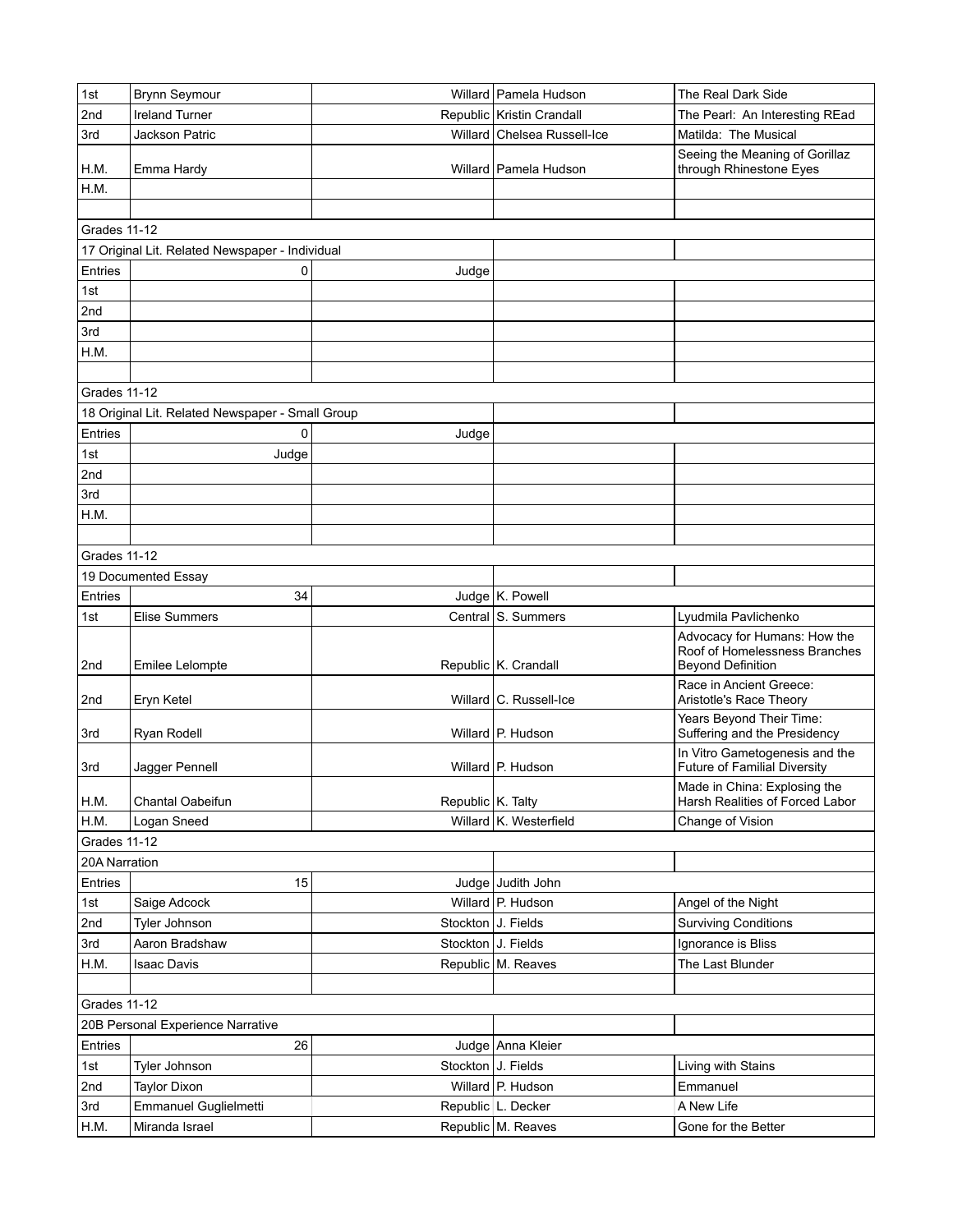| Grades 11-12<br>21a Original Illustrated Book<br>Entries<br>4<br>Judge Ethan Evans<br>Kickapoo High School Makayla Jordan-Diemler<br>1st<br>Madilyn Mekre<br>Timmy Turtle and Francis Fish<br>2nd<br>Kickapoo Makayla Jordan-Diemler<br>Special to Me<br>Kyan Prestian<br>Avery Bezzani<br>Kickapoo Makayla Jordan-Diemler<br>Sasha Learns to Fly<br>3rd<br>H.M.<br>Grades 11-12<br>21b Original graphic story/comic book<br>5<br>Entries<br>Judge Eli Slover<br>Logan-Rogersville HS David lacob<br>Zoey Hill<br>1st<br>A Taste of Home<br>Logan-Rogersville HS Alicea McDonald<br>2nd<br><b>Brinley Page</b><br>Start- A comic about deforestation<br>3rd<br>Zach Engelmeyer<br>Logan-Rogersville HS David lacob<br>Toyota Craznkbact<br>H.M.<br>Grades 11-12<br>22 Original Book without Illustrations<br>Entries<br>3<br>Judge Ethan Evans<br>Willard High School Kelly Westerfield<br>Toad Island<br>1st<br>Nicole Berger<br>Logan-Rogersville   Alicea McDonald<br>The Different Subjects<br>2nd<br><b>Brinley Page</b><br>3rd<br>Elijah Davids<br>Stockton High School Amy Becker<br>The Soul in the Bottle<br>H.M<br>Grades 11-12<br>23 Creative Nonfiction<br>Entries<br>Judge Billie Randle<br>11<br>Willard High School Chelsea Russell-Ice<br>Emma Loeber<br>Doc Gordon<br>1st<br>Stockton High School Jesse Fields<br>2nd<br>Our Fragile Existence<br>Aaron Bradshaw<br>Stockton High School Jesse Fields<br><b>Surviving Conditions</b><br>3rd<br>Tyler Johnson<br>All Good Things Must Come to an<br>H.M.<br>Logan-Rogersville High School David lacob<br>Khrystina McDermitt<br>End<br>Grades 11-12 | H.M. | Rebekah Flora |  | Stockton S. Gooch | An Adoption Story |  |  |
|---------------------------------------------------------------------------------------------------------------------------------------------------------------------------------------------------------------------------------------------------------------------------------------------------------------------------------------------------------------------------------------------------------------------------------------------------------------------------------------------------------------------------------------------------------------------------------------------------------------------------------------------------------------------------------------------------------------------------------------------------------------------------------------------------------------------------------------------------------------------------------------------------------------------------------------------------------------------------------------------------------------------------------------------------------------------------------------------------------------------------------------------------------------------------------------------------------------------------------------------------------------------------------------------------------------------------------------------------------------------------------------------------------------------------------------------------------------------------------------------------------------------------------------------------------------------------------------------------------------------|------|---------------|--|-------------------|-------------------|--|--|
|                                                                                                                                                                                                                                                                                                                                                                                                                                                                                                                                                                                                                                                                                                                                                                                                                                                                                                                                                                                                                                                                                                                                                                                                                                                                                                                                                                                                                                                                                                                                                                                                                     |      |               |  |                   |                   |  |  |
|                                                                                                                                                                                                                                                                                                                                                                                                                                                                                                                                                                                                                                                                                                                                                                                                                                                                                                                                                                                                                                                                                                                                                                                                                                                                                                                                                                                                                                                                                                                                                                                                                     |      |               |  |                   |                   |  |  |
|                                                                                                                                                                                                                                                                                                                                                                                                                                                                                                                                                                                                                                                                                                                                                                                                                                                                                                                                                                                                                                                                                                                                                                                                                                                                                                                                                                                                                                                                                                                                                                                                                     |      |               |  |                   |                   |  |  |
|                                                                                                                                                                                                                                                                                                                                                                                                                                                                                                                                                                                                                                                                                                                                                                                                                                                                                                                                                                                                                                                                                                                                                                                                                                                                                                                                                                                                                                                                                                                                                                                                                     |      |               |  |                   |                   |  |  |
|                                                                                                                                                                                                                                                                                                                                                                                                                                                                                                                                                                                                                                                                                                                                                                                                                                                                                                                                                                                                                                                                                                                                                                                                                                                                                                                                                                                                                                                                                                                                                                                                                     |      |               |  |                   |                   |  |  |
|                                                                                                                                                                                                                                                                                                                                                                                                                                                                                                                                                                                                                                                                                                                                                                                                                                                                                                                                                                                                                                                                                                                                                                                                                                                                                                                                                                                                                                                                                                                                                                                                                     |      |               |  |                   |                   |  |  |
|                                                                                                                                                                                                                                                                                                                                                                                                                                                                                                                                                                                                                                                                                                                                                                                                                                                                                                                                                                                                                                                                                                                                                                                                                                                                                                                                                                                                                                                                                                                                                                                                                     |      |               |  |                   |                   |  |  |
|                                                                                                                                                                                                                                                                                                                                                                                                                                                                                                                                                                                                                                                                                                                                                                                                                                                                                                                                                                                                                                                                                                                                                                                                                                                                                                                                                                                                                                                                                                                                                                                                                     |      |               |  |                   |                   |  |  |
|                                                                                                                                                                                                                                                                                                                                                                                                                                                                                                                                                                                                                                                                                                                                                                                                                                                                                                                                                                                                                                                                                                                                                                                                                                                                                                                                                                                                                                                                                                                                                                                                                     |      |               |  |                   |                   |  |  |
|                                                                                                                                                                                                                                                                                                                                                                                                                                                                                                                                                                                                                                                                                                                                                                                                                                                                                                                                                                                                                                                                                                                                                                                                                                                                                                                                                                                                                                                                                                                                                                                                                     |      |               |  |                   |                   |  |  |
|                                                                                                                                                                                                                                                                                                                                                                                                                                                                                                                                                                                                                                                                                                                                                                                                                                                                                                                                                                                                                                                                                                                                                                                                                                                                                                                                                                                                                                                                                                                                                                                                                     |      |               |  |                   |                   |  |  |
|                                                                                                                                                                                                                                                                                                                                                                                                                                                                                                                                                                                                                                                                                                                                                                                                                                                                                                                                                                                                                                                                                                                                                                                                                                                                                                                                                                                                                                                                                                                                                                                                                     |      |               |  |                   |                   |  |  |
|                                                                                                                                                                                                                                                                                                                                                                                                                                                                                                                                                                                                                                                                                                                                                                                                                                                                                                                                                                                                                                                                                                                                                                                                                                                                                                                                                                                                                                                                                                                                                                                                                     |      |               |  |                   |                   |  |  |
|                                                                                                                                                                                                                                                                                                                                                                                                                                                                                                                                                                                                                                                                                                                                                                                                                                                                                                                                                                                                                                                                                                                                                                                                                                                                                                                                                                                                                                                                                                                                                                                                                     |      |               |  |                   |                   |  |  |
|                                                                                                                                                                                                                                                                                                                                                                                                                                                                                                                                                                                                                                                                                                                                                                                                                                                                                                                                                                                                                                                                                                                                                                                                                                                                                                                                                                                                                                                                                                                                                                                                                     |      |               |  |                   |                   |  |  |
|                                                                                                                                                                                                                                                                                                                                                                                                                                                                                                                                                                                                                                                                                                                                                                                                                                                                                                                                                                                                                                                                                                                                                                                                                                                                                                                                                                                                                                                                                                                                                                                                                     |      |               |  |                   |                   |  |  |
|                                                                                                                                                                                                                                                                                                                                                                                                                                                                                                                                                                                                                                                                                                                                                                                                                                                                                                                                                                                                                                                                                                                                                                                                                                                                                                                                                                                                                                                                                                                                                                                                                     |      |               |  |                   |                   |  |  |
|                                                                                                                                                                                                                                                                                                                                                                                                                                                                                                                                                                                                                                                                                                                                                                                                                                                                                                                                                                                                                                                                                                                                                                                                                                                                                                                                                                                                                                                                                                                                                                                                                     |      |               |  |                   |                   |  |  |
|                                                                                                                                                                                                                                                                                                                                                                                                                                                                                                                                                                                                                                                                                                                                                                                                                                                                                                                                                                                                                                                                                                                                                                                                                                                                                                                                                                                                                                                                                                                                                                                                                     |      |               |  |                   |                   |  |  |
|                                                                                                                                                                                                                                                                                                                                                                                                                                                                                                                                                                                                                                                                                                                                                                                                                                                                                                                                                                                                                                                                                                                                                                                                                                                                                                                                                                                                                                                                                                                                                                                                                     |      |               |  |                   |                   |  |  |
|                                                                                                                                                                                                                                                                                                                                                                                                                                                                                                                                                                                                                                                                                                                                                                                                                                                                                                                                                                                                                                                                                                                                                                                                                                                                                                                                                                                                                                                                                                                                                                                                                     |      |               |  |                   |                   |  |  |
|                                                                                                                                                                                                                                                                                                                                                                                                                                                                                                                                                                                                                                                                                                                                                                                                                                                                                                                                                                                                                                                                                                                                                                                                                                                                                                                                                                                                                                                                                                                                                                                                                     |      |               |  |                   |                   |  |  |
|                                                                                                                                                                                                                                                                                                                                                                                                                                                                                                                                                                                                                                                                                                                                                                                                                                                                                                                                                                                                                                                                                                                                                                                                                                                                                                                                                                                                                                                                                                                                                                                                                     |      |               |  |                   |                   |  |  |
|                                                                                                                                                                                                                                                                                                                                                                                                                                                                                                                                                                                                                                                                                                                                                                                                                                                                                                                                                                                                                                                                                                                                                                                                                                                                                                                                                                                                                                                                                                                                                                                                                     |      |               |  |                   |                   |  |  |
|                                                                                                                                                                                                                                                                                                                                                                                                                                                                                                                                                                                                                                                                                                                                                                                                                                                                                                                                                                                                                                                                                                                                                                                                                                                                                                                                                                                                                                                                                                                                                                                                                     |      |               |  |                   |                   |  |  |
|                                                                                                                                                                                                                                                                                                                                                                                                                                                                                                                                                                                                                                                                                                                                                                                                                                                                                                                                                                                                                                                                                                                                                                                                                                                                                                                                                                                                                                                                                                                                                                                                                     |      |               |  |                   |                   |  |  |
|                                                                                                                                                                                                                                                                                                                                                                                                                                                                                                                                                                                                                                                                                                                                                                                                                                                                                                                                                                                                                                                                                                                                                                                                                                                                                                                                                                                                                                                                                                                                                                                                                     |      |               |  |                   |                   |  |  |
|                                                                                                                                                                                                                                                                                                                                                                                                                                                                                                                                                                                                                                                                                                                                                                                                                                                                                                                                                                                                                                                                                                                                                                                                                                                                                                                                                                                                                                                                                                                                                                                                                     |      |               |  |                   |                   |  |  |
|                                                                                                                                                                                                                                                                                                                                                                                                                                                                                                                                                                                                                                                                                                                                                                                                                                                                                                                                                                                                                                                                                                                                                                                                                                                                                                                                                                                                                                                                                                                                                                                                                     |      |               |  |                   |                   |  |  |
|                                                                                                                                                                                                                                                                                                                                                                                                                                                                                                                                                                                                                                                                                                                                                                                                                                                                                                                                                                                                                                                                                                                                                                                                                                                                                                                                                                                                                                                                                                                                                                                                                     |      |               |  |                   |                   |  |  |
|                                                                                                                                                                                                                                                                                                                                                                                                                                                                                                                                                                                                                                                                                                                                                                                                                                                                                                                                                                                                                                                                                                                                                                                                                                                                                                                                                                                                                                                                                                                                                                                                                     |      |               |  |                   |                   |  |  |
|                                                                                                                                                                                                                                                                                                                                                                                                                                                                                                                                                                                                                                                                                                                                                                                                                                                                                                                                                                                                                                                                                                                                                                                                                                                                                                                                                                                                                                                                                                                                                                                                                     |      |               |  |                   |                   |  |  |
|                                                                                                                                                                                                                                                                                                                                                                                                                                                                                                                                                                                                                                                                                                                                                                                                                                                                                                                                                                                                                                                                                                                                                                                                                                                                                                                                                                                                                                                                                                                                                                                                                     |      |               |  |                   |                   |  |  |
|                                                                                                                                                                                                                                                                                                                                                                                                                                                                                                                                                                                                                                                                                                                                                                                                                                                                                                                                                                                                                                                                                                                                                                                                                                                                                                                                                                                                                                                                                                                                                                                                                     |      |               |  |                   |                   |  |  |
|                                                                                                                                                                                                                                                                                                                                                                                                                                                                                                                                                                                                                                                                                                                                                                                                                                                                                                                                                                                                                                                                                                                                                                                                                                                                                                                                                                                                                                                                                                                                                                                                                     |      |               |  |                   |                   |  |  |
|                                                                                                                                                                                                                                                                                                                                                                                                                                                                                                                                                                                                                                                                                                                                                                                                                                                                                                                                                                                                                                                                                                                                                                                                                                                                                                                                                                                                                                                                                                                                                                                                                     |      |               |  |                   |                   |  |  |
| 24 Personal Opinion                                                                                                                                                                                                                                                                                                                                                                                                                                                                                                                                                                                                                                                                                                                                                                                                                                                                                                                                                                                                                                                                                                                                                                                                                                                                                                                                                                                                                                                                                                                                                                                                 |      |               |  |                   |                   |  |  |
| 23<br>Entries<br>Judge G. Willis                                                                                                                                                                                                                                                                                                                                                                                                                                                                                                                                                                                                                                                                                                                                                                                                                                                                                                                                                                                                                                                                                                                                                                                                                                                                                                                                                                                                                                                                                                                                                                                    |      |               |  |                   |                   |  |  |
| How Arian Carp are Threatening                                                                                                                                                                                                                                                                                                                                                                                                                                                                                                                                                                                                                                                                                                                                                                                                                                                                                                                                                                                                                                                                                                                                                                                                                                                                                                                                                                                                                                                                                                                                                                                      |      |               |  |                   |                   |  |  |
| Emma Loeber<br>Willard C. Russell-Ice<br>U.S. Waterways<br>1st                                                                                                                                                                                                                                                                                                                                                                                                                                                                                                                                                                                                                                                                                                                                                                                                                                                                                                                                                                                                                                                                                                                                                                                                                                                                                                                                                                                                                                                                                                                                                      |      |               |  |                   |                   |  |  |
| 2nd<br>Willard C. Russell-Ice<br>Into the Wild<br>Jared Miles                                                                                                                                                                                                                                                                                                                                                                                                                                                                                                                                                                                                                                                                                                                                                                                                                                                                                                                                                                                                                                                                                                                                                                                                                                                                                                                                                                                                                                                                                                                                                       |      |               |  |                   |                   |  |  |
| The Necessity of a Covid-19<br>Willard P. Hudson<br>Elim Horn<br>3rd<br>Vaccine                                                                                                                                                                                                                                                                                                                                                                                                                                                                                                                                                                                                                                                                                                                                                                                                                                                                                                                                                                                                                                                                                                                                                                                                                                                                                                                                                                                                                                                                                                                                     |      |               |  |                   |                   |  |  |
| Republic K. Talty<br>H.M.<br><b>Talonan Sterling</b><br><b>Learned Helplessness</b>                                                                                                                                                                                                                                                                                                                                                                                                                                                                                                                                                                                                                                                                                                                                                                                                                                                                                                                                                                                                                                                                                                                                                                                                                                                                                                                                                                                                                                                                                                                                 |      |               |  |                   |                   |  |  |
|                                                                                                                                                                                                                                                                                                                                                                                                                                                                                                                                                                                                                                                                                                                                                                                                                                                                                                                                                                                                                                                                                                                                                                                                                                                                                                                                                                                                                                                                                                                                                                                                                     |      |               |  |                   |                   |  |  |
| <b>Grades 11-12</b>                                                                                                                                                                                                                                                                                                                                                                                                                                                                                                                                                                                                                                                                                                                                                                                                                                                                                                                                                                                                                                                                                                                                                                                                                                                                                                                                                                                                                                                                                                                                                                                                 |      |               |  |                   |                   |  |  |
| 25 Persuasion                                                                                                                                                                                                                                                                                                                                                                                                                                                                                                                                                                                                                                                                                                                                                                                                                                                                                                                                                                                                                                                                                                                                                                                                                                                                                                                                                                                                                                                                                                                                                                                                       |      |               |  |                   |                   |  |  |
| 20<br>Judge B. Randle<br>Entries                                                                                                                                                                                                                                                                                                                                                                                                                                                                                                                                                                                                                                                                                                                                                                                                                                                                                                                                                                                                                                                                                                                                                                                                                                                                                                                                                                                                                                                                                                                                                                                    |      |               |  |                   |                   |  |  |
| Individual Ability to Address<br>Climate Change<br>Jevin Carey<br>Republic B. Owen<br>1st                                                                                                                                                                                                                                                                                                                                                                                                                                                                                                                                                                                                                                                                                                                                                                                                                                                                                                                                                                                                                                                                                                                                                                                                                                                                                                                                                                                                                                                                                                                           |      |               |  |                   |                   |  |  |
| Biotechnology: Organic Farming<br>Republic M. Reaves<br>2nd<br>Samantha Determan<br>Improved                                                                                                                                                                                                                                                                                                                                                                                                                                                                                                                                                                                                                                                                                                                                                                                                                                                                                                                                                                                                                                                                                                                                                                                                                                                                                                                                                                                                                                                                                                                        |      |               |  |                   |                   |  |  |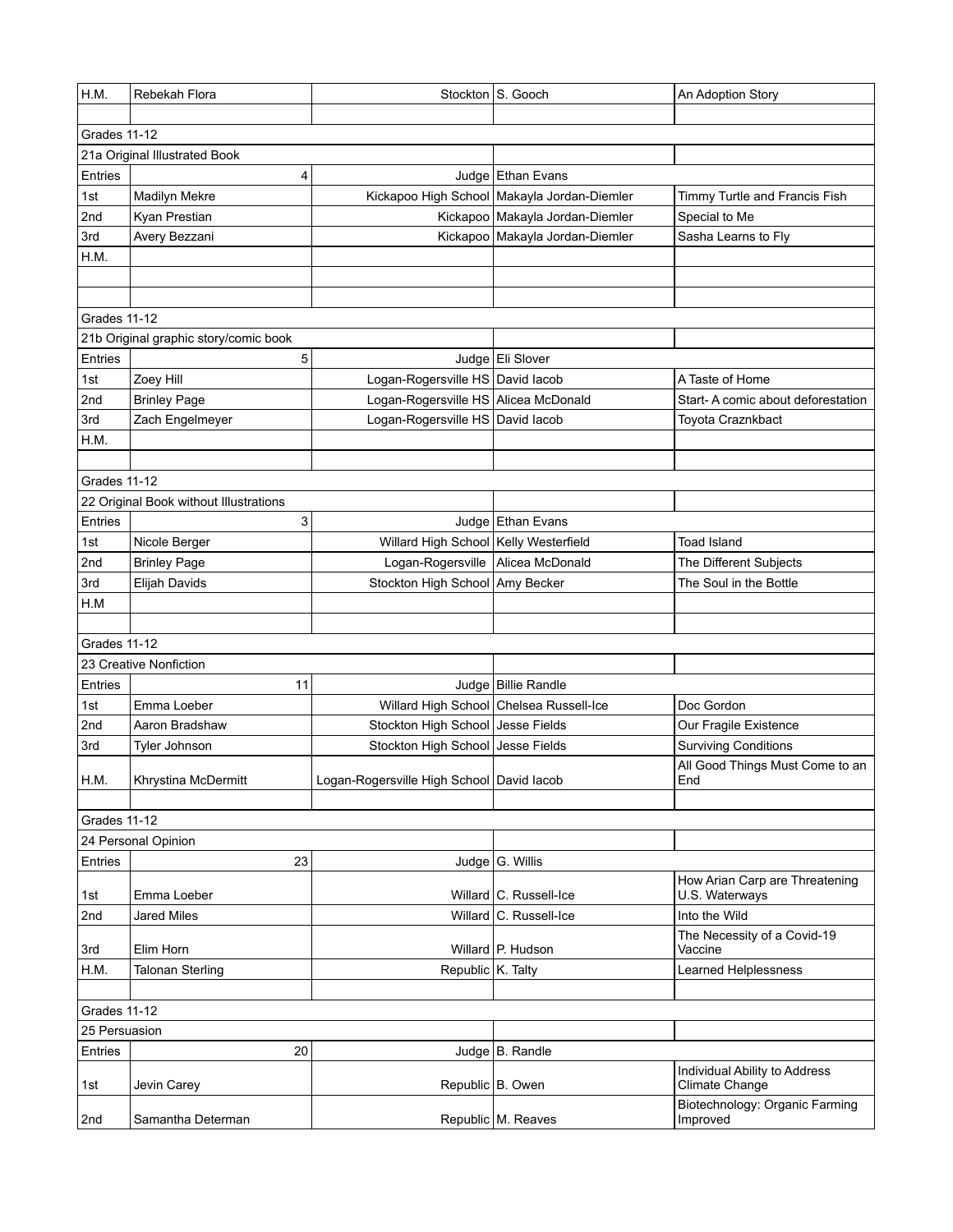| 3rd            | Aaron Largent                               |                               | Willard C. Russell-Ice | <b>Bias</b>                                                                                   |  |
|----------------|---------------------------------------------|-------------------------------|------------------------|-----------------------------------------------------------------------------------------------|--|
| H.M.           | Kayli Harris                                |                               | Republic C. Daugherty  | Aid in Dying                                                                                  |  |
|                |                                             |                               |                        |                                                                                               |  |
| Grades 11-12   |                                             |                               |                        |                                                                                               |  |
| 26 Short Story |                                             |                               |                        |                                                                                               |  |
| Entries        | 44                                          |                               | Judge E. Slover        |                                                                                               |  |
| 1st            | Sophia Hawley                               | Glendale S. Foltz             |                        | <b>Six Sweet Seeds</b>                                                                        |  |
| 2nd            | Nicole Berger                               |                               | Willard P. Hudson      | A Slipper and a Spindle                                                                       |  |
| 2nd            | Aaron Bradshaw                              | Stockton J. Fields            |                        | Ignorance is Bliss                                                                            |  |
| 3rd            | J. Nicole Paz                               |                               | Willard C. Russell-Ice | <b>Bliss</b>                                                                                  |  |
| H.M.           | <b>Ackline Kulcha</b>                       | Marion C. Early T. Dunn       |                        | The Piper                                                                                     |  |
| H.M.           | Olivia Barnette                             |                               | Republic K. Crandall   | The Certificate                                                                               |  |
| H.M.           | <b>Jackson Patrick</b>                      |                               | Willard C. Russell-Ice | Limbo                                                                                         |  |
| H.M.           | <b>Tanner Herbert</b>                       |                               | Republic L. Deckard    | Independence Day                                                                              |  |
| Grades 11-12   |                                             |                               |                        |                                                                                               |  |
| 27 Satire      |                                             |                               |                        |                                                                                               |  |
| Entries        | 14                                          |                               | Judge   I. Behnhe      |                                                                                               |  |
|                |                                             |                               |                        | How to Escape a Healthy                                                                       |  |
| 1st            | <b>Brady Brown</b>                          |                               | Republic K. Crandall   | Relationship                                                                                  |  |
|                |                                             |                               |                        | Basic White Girls Raving Over                                                                 |  |
| 2nd            | Alendra Orenals-Ramirez                     |                               | Republic M. Reaves     | <b>Cheap Starbucks Prices</b>                                                                 |  |
| 3rd            | Kera Koba                                   | Central Wallace               |                        | Hospital                                                                                      |  |
| H.M.           | Morgan Ford                                 |                               | Stockton S. Gooch      | Phones Reportedly the Cause of<br>Everything Wrong in the World,<br>According to Many Parents |  |
|                |                                             |                               |                        |                                                                                               |  |
| Grades 11-12   |                                             |                               |                        |                                                                                               |  |
|                | 28 Prose Parody                             |                               |                        |                                                                                               |  |
| Entries        | 4                                           |                               | Judge   Katie Williams |                                                                                               |  |
| 1st            | Emma Schoeller                              |                               | Willard C. Russell-Ice | <b>Teenager Rant</b>                                                                          |  |
| 2nd            | Jadon Wallace                               |                               | Willard P. Hudson      | A Concise Guide to Enhancing<br>Your Writing                                                  |  |
| 3rd            | Abbie Moncado                               |                               | Republic K. Crandall   | Anxiety in the USA                                                                            |  |
| H.M.           | Mason Bateman                               |                               | Republic K. Crandall   | The Dreadful Retired Clown                                                                    |  |
|                |                                             |                               |                        |                                                                                               |  |
| Grades 11-12   |                                             |                               |                        |                                                                                               |  |
|                | 29 Original Poetry Anthology -- Individual  |                               |                        |                                                                                               |  |
| Entries        | 25                                          |                               | Judge   Deb Gallion    |                                                                                               |  |
|                |                                             |                               |                        |                                                                                               |  |
| 1st            | Emma Grace Carroll                          | Logan-Rogersville A. McDonald |                        | Junior - An Anthology of Poems                                                                |  |
| 2nd            | Tyler Johnson                               | Stockton J. Fields            |                        | Dechapherable Thinking                                                                        |  |
| 3rd            | Aaron Bradshaw                              | Stockton J. Fields            |                        | None Like the Other                                                                           |  |
| H.M.           | Nicole Gonzalez                             |                               | Willard C. Russell-Ice | What I Had to Say                                                                             |  |
| H.M.           | Emma Black                                  | Stockton   J. Fields          |                        | Off the Coast of Something More                                                               |  |
|                |                                             |                               |                        |                                                                                               |  |
| Grades 11-12   |                                             |                               |                        |                                                                                               |  |
|                | 30 Original Poetry Anthology -- Small Group |                               |                        |                                                                                               |  |
| Entries        | 2                                           |                               | Judge   Habeeb Renfroe |                                                                                               |  |
| 1st            | Fields Small Group                          | Stockton J. Fields            |                        | Looking for the Sun                                                                           |  |
| 2nd            | <b>Fields Small Group</b>                   | Stockton J. Fields            |                        | <b>Branchesof our PoeTree</b>                                                                 |  |
| 3rd            |                                             |                               |                        |                                                                                               |  |
| H.M.           |                                             |                               |                        |                                                                                               |  |
|                |                                             |                               |                        |                                                                                               |  |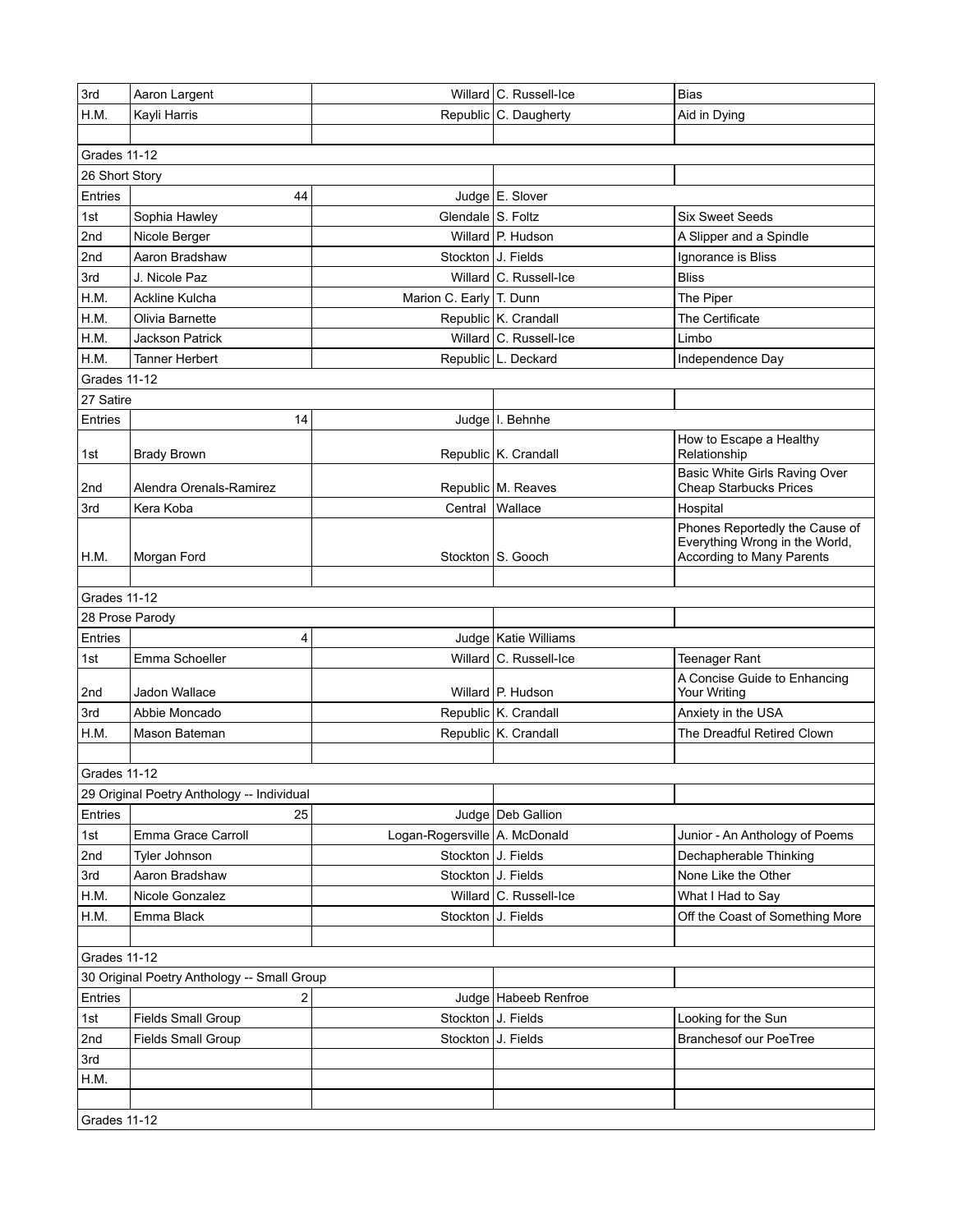| 31 Original Poetry Anthology--Class                                     |                                            |                    |                        |                                  |  |
|-------------------------------------------------------------------------|--------------------------------------------|--------------------|------------------------|----------------------------------|--|
| Entries                                                                 | 3                                          |                    | Judge   K. McWilliams  |                                  |  |
| 1st                                                                     | ENG 210 -6th Hour                          | Stockton J. Fields |                        | Poetry on Trial                  |  |
| 2nd                                                                     | <b>Class Collection</b>                    |                    | Republic M. Reaves     | Judge a Book by Its Cover        |  |
| 3rd                                                                     | <b>Class Collection</b>                    |                    | Republic M. Reaves     | The Sacred                       |  |
| H.M.                                                                    |                                            |                    |                        |                                  |  |
|                                                                         |                                            |                    |                        |                                  |  |
| Grades 11-12                                                            |                                            |                    |                        |                                  |  |
|                                                                         | 32 Original Illustrated Book by Group      |                    |                        |                                  |  |
| Entries                                                                 | 0                                          | Judge              |                        |                                  |  |
| 1st                                                                     |                                            |                    |                        |                                  |  |
| 2nd                                                                     |                                            |                    |                        |                                  |  |
| 3rd                                                                     |                                            |                    |                        |                                  |  |
| H.M.                                                                    |                                            |                    |                        |                                  |  |
|                                                                         |                                            |                    |                        |                                  |  |
| Grades 11-12                                                            |                                            |                    |                        |                                  |  |
|                                                                         | 33 Original Prose Anthology by individual  |                    |                        |                                  |  |
| Entries                                                                 | 7                                          |                    | Judge J. Hamilton      |                                  |  |
| 1st                                                                     | Rebekah Flora                              |                    | Stockton S. Gooch      | A Series of All the Feels        |  |
| 2nd                                                                     | Kiera Kaba                                 |                    | Central K. Wallace     | My Name                          |  |
| 3rd                                                                     | Aason Bradshaw                             | Stockton J. Fields |                        | Chiseled                         |  |
| H.M.                                                                    | Emma Black                                 | Stockton J. Fields |                        | Where Will I Go                  |  |
|                                                                         |                                            |                    |                        |                                  |  |
| Grades 11-12                                                            |                                            |                    |                        |                                  |  |
|                                                                         | 34 Original Prose Anthology -- small group |                    |                        |                                  |  |
| Entries                                                                 | 3                                          |                    | Judge K. McWilliams    |                                  |  |
| 1st                                                                     | Fields Small Group                         | Stockton J. Fields |                        | A New Escape                     |  |
| 2nd                                                                     | <b>Fields Small Group</b>                  | Stockton J. Fields |                        | Frozen Still                     |  |
| 3rd                                                                     | Owen Small Group                           | Republic B. Owen   |                        | The Full Tail of Deceipt         |  |
| H.M.                                                                    |                                            |                    |                        |                                  |  |
|                                                                         |                                            |                    |                        |                                  |  |
| Grades 11-12                                                            |                                            |                    |                        |                                  |  |
|                                                                         | 35 Original Prose Anthology by a Class     |                    |                        |                                  |  |
| Entries                                                                 | 1                                          |                    | Judge   Kathy McQueen  |                                  |  |
| 1st                                                                     | Eng 210 - 6th Hour                         | Stockton J. Fields |                        | You're Dealing with the Pros Now |  |
| 2nd                                                                     |                                            |                    |                        |                                  |  |
| 3rd                                                                     |                                            |                    |                        |                                  |  |
| H.M.                                                                    |                                            |                    |                        |                                  |  |
|                                                                         |                                            |                    |                        |                                  |  |
|                                                                         |                                            |                    |                        |                                  |  |
|                                                                         | 36 Category eliminated                     |                    |                        |                                  |  |
| Entries                                                                 |                                            |                    |                        |                                  |  |
| 1st                                                                     |                                            | Judge              |                        |                                  |  |
| 2nd                                                                     |                                            |                    |                        |                                  |  |
| 3rd                                                                     |                                            |                    |                        |                                  |  |
| H.M.                                                                    |                                            |                    |                        |                                  |  |
|                                                                         |                                            |                    |                        |                                  |  |
|                                                                         |                                            |                    |                        |                                  |  |
| Grades 11-12<br>37 Original Anthology of Prose and Poetry -- Individual |                                            |                    |                        |                                  |  |
|                                                                         |                                            |                    |                        |                                  |  |
| Entries                                                                 | 14                                         |                    | Judge J. Groves        |                                  |  |
| 1st                                                                     | Aicha Barry                                |                    | Willard C. Russell-Ice | Earthen Angel                    |  |
| 2nd                                                                     | Aaron Bradshaw                             | Stockton J. Fields |                        | What's Left Behind               |  |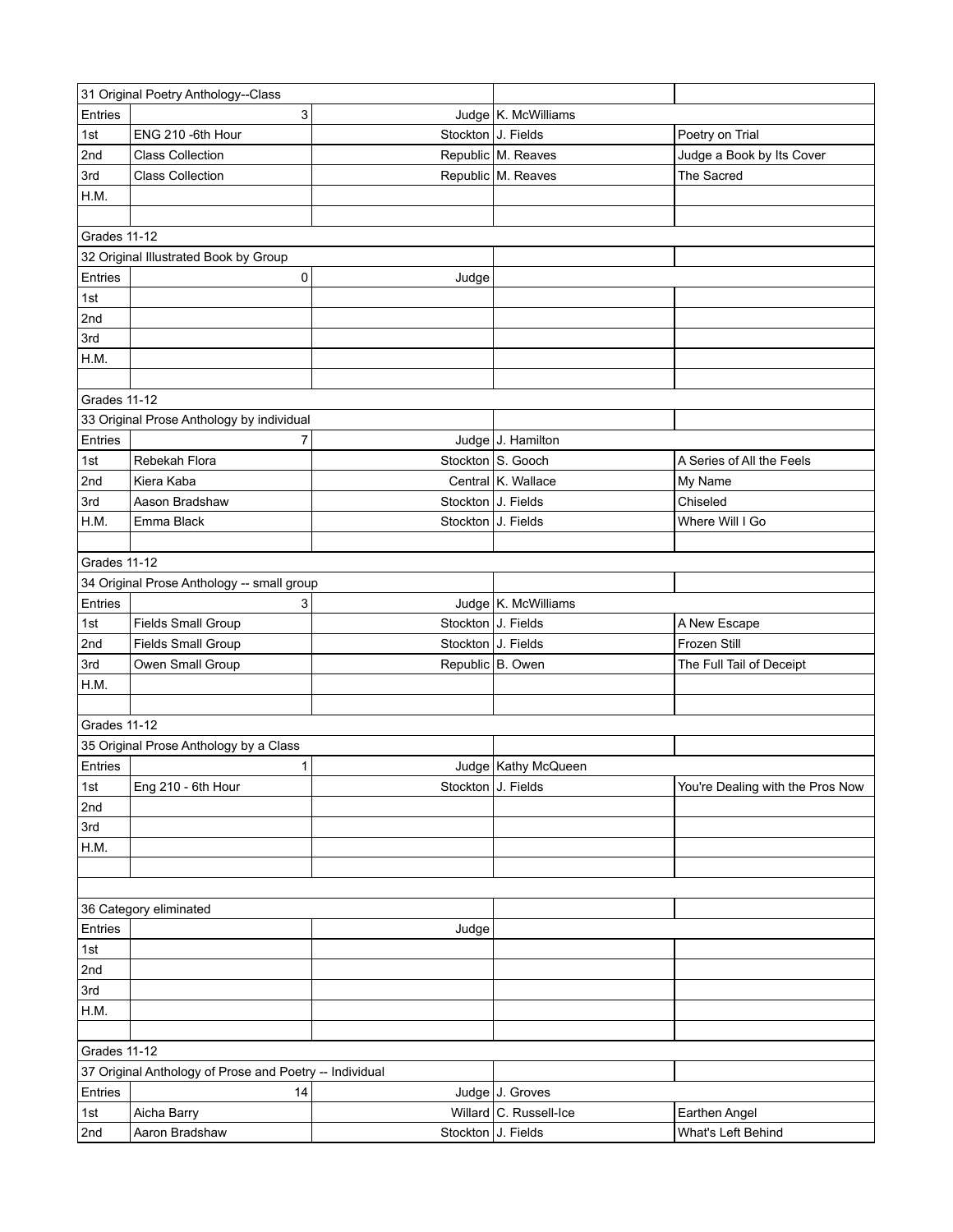| 3rd                 | Allison Frandsen                                         |                                       | Willard C. Russell-Ice    | An Entire Adolescence         |  |  |
|---------------------|----------------------------------------------------------|---------------------------------------|---------------------------|-------------------------------|--|--|
| H.M.                | Morgan Ford                                              |                                       | Stockton S. Gooch         | Painting with Stories         |  |  |
| H.M.                | Kiera Kaba                                               |                                       | Central K. Wallace        | Reflecting                    |  |  |
| H.M.                | Nadia Fletcher                                           | Glendale S. Foltz                     |                           | The Human Condition           |  |  |
|                     |                                                          |                                       |                           |                               |  |  |
| Grades 11-12        |                                                          |                                       |                           |                               |  |  |
|                     | 38 Original Anthology of Prose and Poetry -- Small Group |                                       |                           |                               |  |  |
| Entries             | 2                                                        |                                       | Judge   K. McWilliams     |                               |  |  |
| 1st                 | <b>Fields Small Group</b>                                | Stockton J. Fields                    |                           | The Paths We Take             |  |  |
| 2nd                 | <b>Fields Small Group</b>                                | Stockton J. Fields                    |                           | <b>Bright Writing</b>         |  |  |
| 3rd                 |                                                          |                                       |                           |                               |  |  |
| H.M.                |                                                          |                                       |                           |                               |  |  |
|                     |                                                          |                                       |                           |                               |  |  |
| Grades 11-12        |                                                          |                                       |                           |                               |  |  |
|                     | 39 Original Anthology of Prose and Poetry -- Class       |                                       |                           |                               |  |  |
| Entries             | 1                                                        |                                       | Judge   Kathy McQueen     |                               |  |  |
| 1st                 | Eng 210-6th hour                                         | Stockton J. Fields                    |                           | <b>Prose Meets Poems</b>      |  |  |
| 2nd                 |                                                          |                                       |                           |                               |  |  |
| 3rd                 |                                                          |                                       |                           |                               |  |  |
| H.M.                |                                                          |                                       |                           |                               |  |  |
|                     |                                                          |                                       |                           |                               |  |  |
|                     |                                                          |                                       |                           |                               |  |  |
| Grades 11-12        |                                                          |                                       |                           |                               |  |  |
| 40 Ballad           |                                                          |                                       |                           |                               |  |  |
| Entries             | 16                                                       |                                       | Judge D. Joslyn           |                               |  |  |
| 1st                 | Tyler Johnson                                            | Stockton HS J. Fields                 |                           | <b>Generational Guitarist</b> |  |  |
| 2nd                 | Shane Shaughhnessy                                       | Willard HS P. Hudson                  |                           | The Crashing of Waves         |  |  |
| 3rd                 | Kylie Hunter                                             | Stockton HS A. Becker                 |                           | Friends with the Rain         |  |  |
| H.M.                | Amarri Morrison                                          | Republic HS Beth Owen                 |                           | How Do I Make You Love Me?    |  |  |
|                     |                                                          |                                       |                           |                               |  |  |
|                     |                                                          |                                       |                           |                               |  |  |
| Grades 11-12        |                                                          |                                       |                           |                               |  |  |
|                     | 41 Biopoem/Geopoem                                       |                                       |                           |                               |  |  |
| Entries             | 18                                                       |                                       | Judge   W. Gillenwaters   |                               |  |  |
| 1st                 | Emilee LeComple                                          |                                       | Republic K. Crandall      | Ozark's Forests               |  |  |
| 2nd                 | <b>Brady Brown</b>                                       |                                       | Republic K. Crandall      | Vengenace                     |  |  |
| 3rd                 | Kiera Kaba                                               |                                       | Central K. Wallace        | Kiera                         |  |  |
| H.M                 | Rory O'Conner                                            |                                       | Willard C. Russell-Ice    | Behind the Beautiful Flowers  |  |  |
|                     |                                                          |                                       |                           |                               |  |  |
| <b>Grades 11-12</b> |                                                          |                                       |                           |                               |  |  |
| 42 Cinquain         |                                                          |                                       |                           |                               |  |  |
| Entries             | 24                                                       |                                       | Judge   Whit Gillenwaters |                               |  |  |
| 1st                 | Adelina Kuleha                                           | Marion C. Early Traci Dunn            |                           | Ysuli: A Careless Soul        |  |  |
| 2nd                 | Sunshine Smith                                           | Stockton High School   Mary Morris    |                           | Secondhand                    |  |  |
| 3rd                 | Josie Fry                                                | Republic High School Kristin Crandall |                           | Love Hurts                    |  |  |
| H.M.                | Carter King                                              | Republic High School Beth Owen        |                           | The Bread Bank                |  |  |
|                     |                                                          |                                       |                           |                               |  |  |
| <b>Grades 11-12</b> |                                                          |                                       |                           |                               |  |  |
| 43 Diamante         |                                                          |                                       |                           |                               |  |  |
| Entries             | 23                                                       |                                       | Judge   W. Gillenwaters   |                               |  |  |
| 1st                 | <b>Trysten Hart</b>                                      |                                       | Republic K. Crandall      | The Forest and the Desert     |  |  |
| 2nd                 | <b>Trista Lisek</b>                                      |                                       | Willard C. Russell-Ice    | Two Months                    |  |  |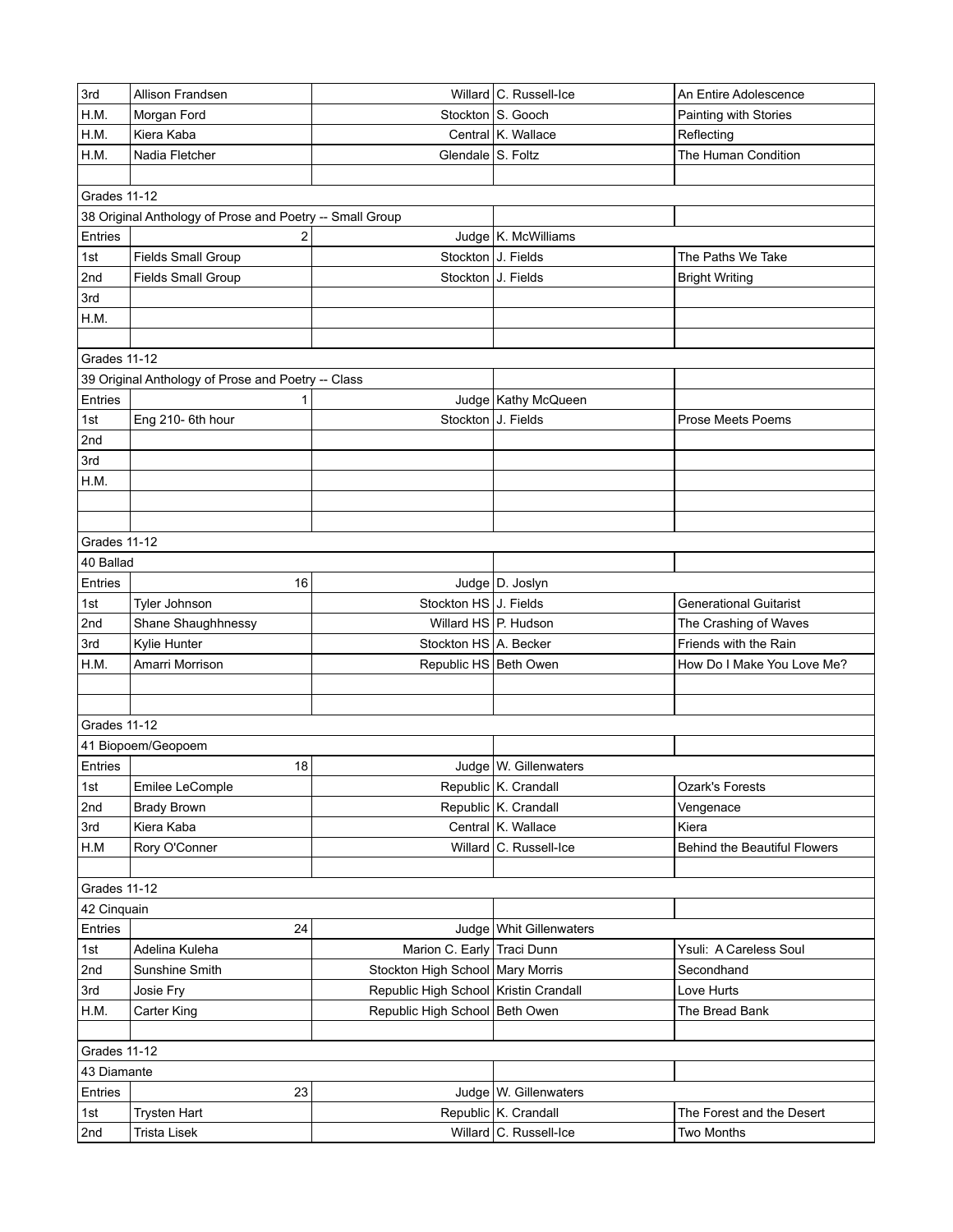| 3rd                 | Connor Sandridge                       | Republic A. Pitts          |                           | East vs West Coast                     |  |
|---------------------|----------------------------------------|----------------------------|---------------------------|----------------------------------------|--|
| H.M.                | Josey Stuva                            |                            | Willard C. Russell-Ice    | It Is Both                             |  |
|                     |                                        |                            |                           |                                        |  |
|                     |                                        |                            |                           |                                        |  |
| 44 Haiku            |                                        |                            |                           |                                        |  |
| Entries             | 30                                     |                            | Judge   W. Gillenwaters   |                                        |  |
| 1st                 | Mary Laub                              |                            | Stockton S. Gooch         | The Willow Tree Has Love               |  |
| 2nd                 | Cambria Wadholm                        |                            | Republic B. Owens         | Imagination                            |  |
| 2nd                 | Izzy Wells                             |                            | Republic B. Owens         | Don't Burst the Bubble                 |  |
| 3rd                 | Ethan Haynes                           |                            | Republic K. Crandall      | The Present Day                        |  |
| H.M.                | Kyndell Roy                            |                            | Stockton A. Becker        | The Cow's Pasture                      |  |
| H.M.                | <b>Tanner Boyles</b>                   |                            | Stockton   Mary Morris    | Samich Haiku                           |  |
| Grades 11-12        |                                        |                            |                           |                                        |  |
| 45 Tanka            |                                        |                            |                           |                                        |  |
| Entries             | 26                                     |                            | Judge W. Gillenwaters     |                                        |  |
| 1st                 | Mary Laub                              |                            | Stockton S. Gooch         | Compromised Fun                        |  |
| 2nd                 | Oleksandra Nevestyuk                   |                            | Republic M. Reaves        | Throne in the Deep Woods               |  |
| 3rd                 | Jada Faolciano                         | Marion C. Early Traci Dunn |                           | Alone                                  |  |
| H.M.                | Izzy Wells                             |                            | Repulic B. Owen           | <b>Brutal Cold</b>                     |  |
| H.M.                | Rachelle Berry                         |                            | Republic E. Ostmeyer      | The Egg                                |  |
|                     |                                        |                            |                           |                                        |  |
| Grades 11-12        |                                        |                            |                           |                                        |  |
| 46 Parody           |                                        |                            |                           |                                        |  |
| Entries             | 28                                     |                            | Judge J. Langley          |                                        |  |
| 1st                 | Kaylie Simmons                         | Stockton HS S. Gooch       |                           | Gettysburg Rhapsody                    |  |
| 2nd                 | Kiera Kaba                             | Central HS K. Wallace      |                           | Bear The Balck Woman's Burden          |  |
| 3rd                 | Alex Keeling                           |                            | Willard HS K. Westerfield | I Hear America Swinging in the<br>Dark |  |
| H.M.                | Emma Verdine                           | Willard HS C. Cook         |                           | I Sing America's Reprise               |  |
| H.M.                | Joseph Mountain                        | Republic HS D. Norman      |                           | In Da Bell                             |  |
|                     |                                        |                            |                           |                                        |  |
| Grades 11-12        |                                        |                            |                           |                                        |  |
| 47 Acrostic         |                                        |                            |                           |                                        |  |
| Entries             | 36                                     |                            | Judge   Kylie Moler       |                                        |  |
| 1st                 | Katheryn Kelly                         |                            | Republic B. Owens         | Stillborn                              |  |
| 2nd                 | Adelina Kulcha                         | Marion C. Early T. Dunn    |                           | Oblivion                               |  |
| 3rd                 | Mary Lamb                              |                            | Stockton S. Gooch         | Fever Dream                            |  |
| H.M.                | Grace Hancock                          |                            | Willard C. Russell-Ice    | Older                                  |  |
| H.M.                | Brianna Barrett                        |                            | Willard K. Westerfield    | Depression                             |  |
| H.M.                | Jesse Owens                            |                            | Wilalrd C. Russell-Ice    | Dedication                             |  |
|                     |                                        |                            |                           |                                        |  |
| Grades 11-12        |                                        |                            |                           |                                        |  |
|                     | 48 Other Formula                       |                            |                           |                                        |  |
| Entries             | 26                                     |                            | Judge   I. Bohmenkamp     |                                        |  |
| 1st                 | Michael Brown                          | Stockton J. Fields         |                           | Onward to Freedom                      |  |
| 2nd                 | Aaron Bradshaw                         | Stockton J. Fields         |                           | Hard Work                              |  |
| 3rd                 | K. Garciea                             |                            | Republic E. Ostmeyer      | Mother Mother                          |  |
| H.M.                | Tyler Johnson                          | Stockton J. Fields         |                           | Self-Induced                           |  |
|                     |                                        |                            |                           |                                        |  |
| <b>Grades 11-12</b> |                                        |                            |                           |                                        |  |
|                     | 49 Long Free Verse -- 11 lines or more |                            |                           |                                        |  |
| Entries             | 51                                     |                            | Judge   Dottie Joslyn     |                                        |  |
|                     |                                        |                            |                           |                                        |  |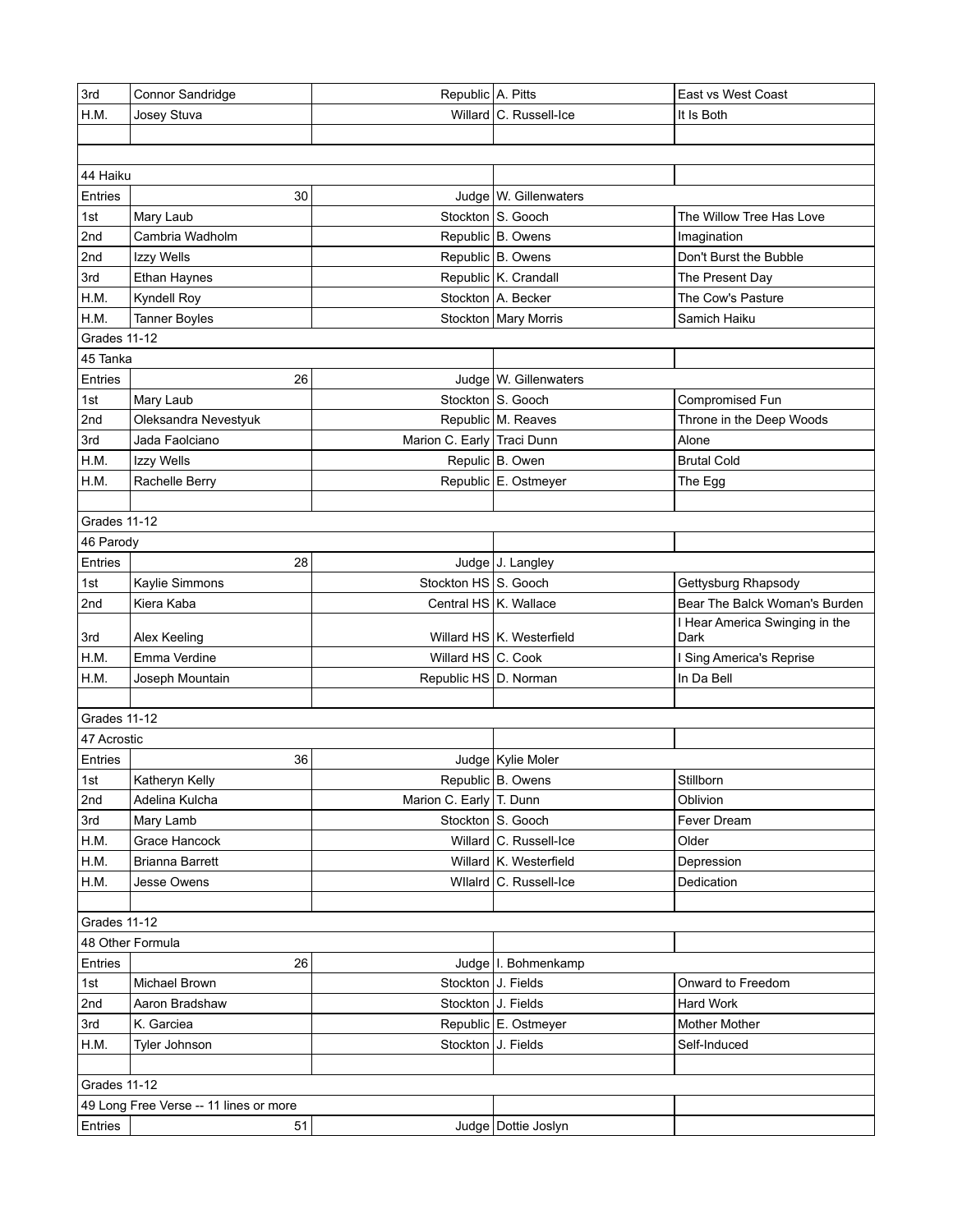| 1st          | Ethan Haynes                                  |                                         | Republic Kristin Crandall    | For Miles Around                               |
|--------------|-----------------------------------------------|-----------------------------------------|------------------------------|------------------------------------------------|
| 2nd          | Virginia Whitman                              |                                         | Willard Chelsea Russell-Ice  | Matricidal                                     |
| 2nd          | Jayla Thornton                                |                                         | Stockton   Amy Becker        | The Bottle                                     |
| 3rd          | Shelby Wingo                                  |                                         | Republic Megan Reaves        | The Past                                       |
| 3rd          | Emma Black                                    |                                         | Stockton   Jesse Fields      | You're Welcome to Speak Your<br>Mind           |
| H.M.         | Morgan Stoneking                              |                                         | Republic Lisa Deckard        | Foggy Day                                      |
| H.M.         | Ella Lee                                      |                                         | Republic Abbey Pitts         | <b>Fingers Crossed</b>                         |
| H.M.         | Kathryn Dublin                                |                                         | Willard   Pamela Hudson      | The Saddest Word in the English<br>Language    |
| H.M.         | <b>Andrew Shelton</b>                         | Lamar High School Teresa Shelton        |                              | When Your Dad Tells You He's<br>Dying          |
| H.M.         | Avery Hurshman                                | Kickapoo High School Melissa Sharpsteen |                              | The Land of the Free                           |
| Grades 11-12 |                                               |                                         |                              |                                                |
|              | 50 Short Free Verse -- 10 lines or fewer      |                                         |                              |                                                |
| Entries      | 27                                            |                                         | Judge A. Taylor              |                                                |
| 1st          | Tyler Johnson                                 | Stockton HS J. Fields                   |                              | <b>Boiling Rage and Furious</b><br>Frustration |
| 2nd          | Kelsey Swandley                               |                                         | Willard HS C. Russell-Ice    | A Fierce Cactus                                |
| 3rd          | Gretchen Riley                                | Republic HS B. Owen                     |                              | Jealousy                                       |
| H.M.         | Amarri Morrison                               | Republic HS B. Owen                     |                              | How It's Supposed to Be                        |
| H.M.         | Rebekah Flora                                 | Stockton HS S. Gooch                    |                              | Sun and the Moon                               |
|              |                                               |                                         |                              |                                                |
| Grades 11-12 |                                               |                                         |                              |                                                |
| 51 Limerick  |                                               |                                         |                              |                                                |
| Entries      | 20                                            |                                         | Judge   W. Gillenwaters      |                                                |
| 1st          | Josh Guinter                                  |                                         | Republic K. Crandall         | Ed the Worm                                    |
| 2nd          | Emma Black                                    | Stockton J. Fields                      |                              | An Anthem to Napping Students<br>Everywhere    |
| 3rd          | Gabe Stokes                                   | Marion C. Early T. Dunn                 |                              | World of Minecraft                             |
| H.M.         | Tyler Johnson                                 | Stockton J. Fields                      |                              | Damn It! said the Gold Digger                  |
|              |                                               |                                         |                              |                                                |
| Grades 11-12 |                                               |                                         |                              |                                                |
|              | 52 Long Narrative Poetry -- 11 lines or more  |                                         |                              |                                                |
| Entries      | 28                                            |                                         | Judge   D. Joslyn            |                                                |
| 1st          | Eligjah Cryer                                 |                                         | Republic L. Deckard          | The Migration Story                            |
| 2nd          | Veronica Ogden                                |                                         | Lamar <sup>T</sup> . Shelton | The Difference Between Rock and<br>Goode       |
| 2nd          | Olivia Lauren Cox                             |                                         | Republic K. Crandall         | Red                                            |
| 3rd          | Abigail Helfer                                |                                         | Willard C. Cook              | Sounds of Silence                              |
| H.M.         | Zachary Franks                                |                                         | Willard C. Cook              | Over the Edge/Helping Hand                     |
| H.M.         | <b>Emily Jenkins</b>                          |                                         | Willard C. Russell-Ice       | Her Beauty Lies Amongst the<br><b>Flowers</b>  |
| Grades 11-12 |                                               |                                         |                              |                                                |
|              | 53 Short Narrative Poetry -- 10 lines or less |                                         |                              |                                                |
| Entries      | 15                                            |                                         | Judge K. Moler               |                                                |
| 1st          | Aaron Bradshaw                                | Stockton HS J. Fields                   |                              | <b>Cuts and Bruises</b>                        |
| 2nd          | Emanuela Purcar                               | Republic HS K. Crandall                 |                              | Scream                                         |
| 3rd          | Emma Black                                    | Stockton HS J. Fields                   |                              | <b>Hypocrites Make Good Grades</b>             |
| H.M.         | Isabella Feola                                | New Covenant A. Pike                    |                              | <b>Numbness</b>                                |
|              |                                               |                                         |                              |                                                |
| Grades 11-12 |                                               |                                         |                              |                                                |
|              | 54 Original Poster Poem                       |                                         |                              |                                                |
| Entries      | 11                                            |                                         | Judge K. Hall                |                                                |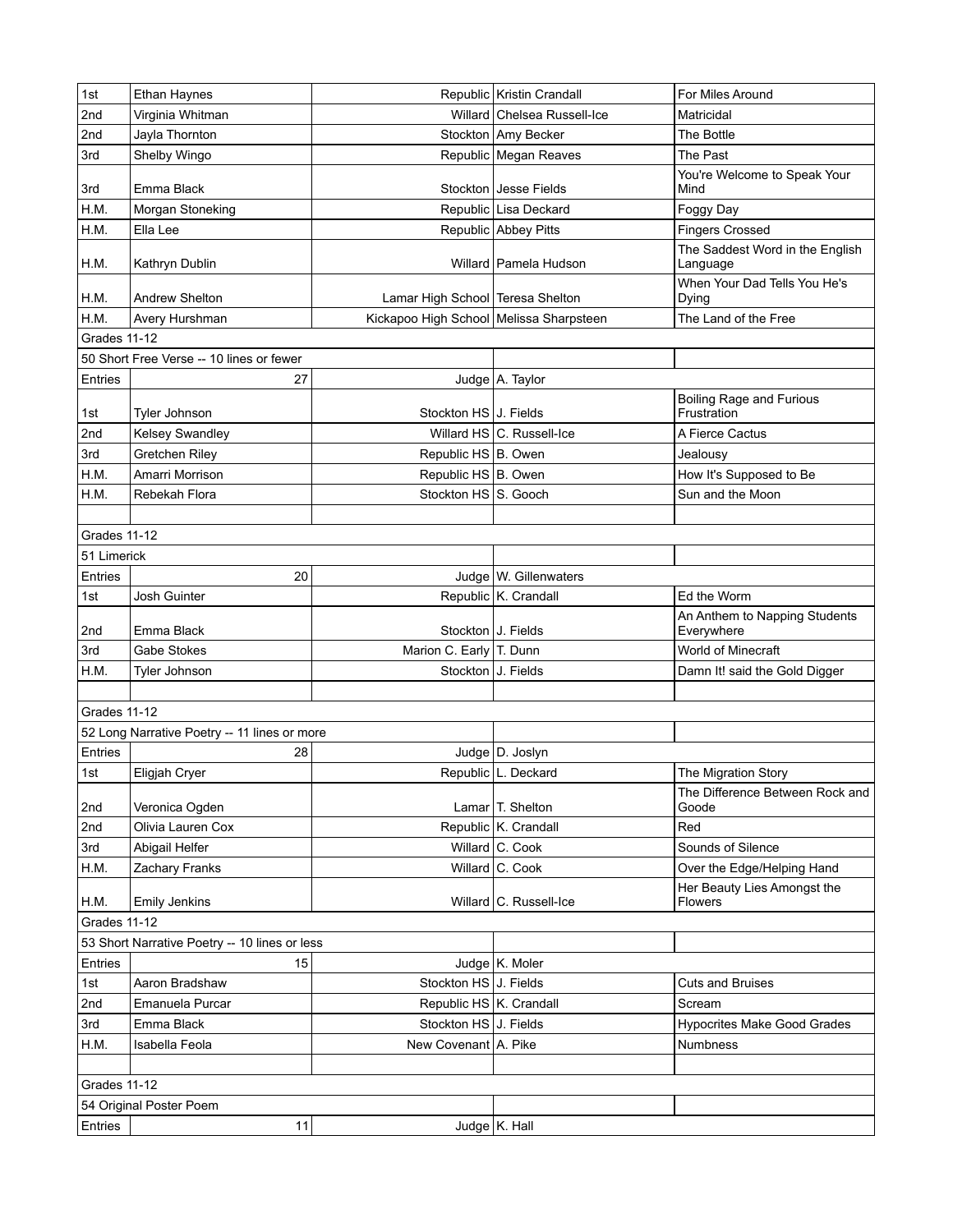| 2nd<br>Willard HS K. Westerfield<br>Alaysha Collins<br>Betrayed<br>3rd<br>Willard HS K. Westerfield<br>Isabella Wilson<br>Up in Space<br>H.M.<br>Willard HS P. Hudson<br>A Statue Stands<br>Nicole Berger<br>Grades 11-12<br>55 Long Rhymed Poetry<br>Entries<br>29<br>Judge Abby McCord<br>Republic Kristin Crandall<br>Georgia Davis<br>1st<br>Porch Swing Memories<br>Republic Beth Owen<br>2nd<br>Cambria Waditolm<br>My Heart Seed<br>Repulblic Emily Ostmeyer<br>3rd<br>Shana Reynolds<br>Truth of Love<br>3rd<br>Isabella Wilson<br>Willard   Kelly Westerfield<br>Stepping on Violets<br>Willard Chelsea Russell-Ice<br>H.M.<br><b>Brian Sands</b><br>Freedom<br>H.M.<br>Adelina Kulcha<br>Marion C. Early Traci Dunn<br>Velleitie<br>Grades 11-12<br>56 Short Rhymed Poetry<br>12<br>Judge A. Taylor<br>Entries<br>Stockton HS J. Fields<br>1st<br>Brandon Bradshaw<br>The Mountain Cry<br>2nd<br>Willard HS C. Russell-Ice<br>In & About the Ocean<br>Kelsey Swadley<br>Marcus Musil<br>3rd<br>Willard HS C. Russell-Ice<br>Larger Than Thought<br>Republic HS B. Owen<br>Good Morning<br>H.M.<br>Toriana Goodman<br>Grades 11-12<br>57 Sonnet<br>Entries<br>18<br>Judge Judith John<br>Willard Chelsea Russell-Ice<br><b>Brian Sands</b><br><b>Broken</b><br>1st<br>2nd<br>Marion C. Early Traci Dunn<br>Adelina Kulcha<br>Possessive Love<br><b>Jesse Fields</b><br>3rd<br>Aaron Bradshaw<br>Stockton<br>Social Silence<br>H.M.<br>Nikki Berger<br>Willard   Kelly Westerfield<br>Inside Lies<br>Grades 11-12<br>58 Villanelle<br>10<br>Entries<br>Judge   Dottie Joslyn<br>Republic Kristin Crandall<br>Something Like Life<br>1st<br><b>Alethea Mathews</b><br>2nd<br>Aaron Bradshaw<br>Stockton   Jesse Fields<br>Afterlife<br>Breaking News: Baron Mainstree<br>Stockton Jesse Fields<br>up in Flames<br>3rd<br>Emma Block<br>H.M.<br>Willard High School Kelly Westerfield<br>Jadon Wallace<br>Seventeen<br>Grades 11-12<br>59 Individual Task Analysis<br>5<br>Entries<br>Judge M. Hubbs<br>Republic N. McBrown<br>Kaden Foster-Allen<br>1st<br>How to Use a Fire Extinguisher<br>Republic N. BcBrown<br>2nd<br><b>Kaden Thomas</b><br>How to Create a Melody<br>3rd<br>Logan Shackles<br>Republic M. Reaves<br>How to Clean Out Your Car<br>Willard C. Russell-Ice<br>H.M.<br>Jaxton Berry<br>How to Brush Your Teeth<br>Grades 11-12<br>60A Editorial<br>5<br>Entries<br>Jim Hamilton<br>Judge  <br>Willard Chelsea Russel-Ice<br>1st<br>Ethan Coglan<br>Dat Tillman and US Govt<br>Republic K. Crandall<br><b>Future Plans</b><br>2nd<br>Miranda Israel | 1st | <b>Brianna Barrett</b> |  | Willard HS K. Westerfield | Pain Live Inside |  |  |
|------------------------------------------------------------------------------------------------------------------------------------------------------------------------------------------------------------------------------------------------------------------------------------------------------------------------------------------------------------------------------------------------------------------------------------------------------------------------------------------------------------------------------------------------------------------------------------------------------------------------------------------------------------------------------------------------------------------------------------------------------------------------------------------------------------------------------------------------------------------------------------------------------------------------------------------------------------------------------------------------------------------------------------------------------------------------------------------------------------------------------------------------------------------------------------------------------------------------------------------------------------------------------------------------------------------------------------------------------------------------------------------------------------------------------------------------------------------------------------------------------------------------------------------------------------------------------------------------------------------------------------------------------------------------------------------------------------------------------------------------------------------------------------------------------------------------------------------------------------------------------------------------------------------------------------------------------------------------------------------------------------------------------------------------------------------------------------------------------------------------------------------------------------------------------------------------------------------------------------------------------------------------------------------------------------------------------------------------------------------------------------------------------------------------------------------------------------------------------------------------------------------------------------------------------------------------------|-----|------------------------|--|---------------------------|------------------|--|--|
|                                                                                                                                                                                                                                                                                                                                                                                                                                                                                                                                                                                                                                                                                                                                                                                                                                                                                                                                                                                                                                                                                                                                                                                                                                                                                                                                                                                                                                                                                                                                                                                                                                                                                                                                                                                                                                                                                                                                                                                                                                                                                                                                                                                                                                                                                                                                                                                                                                                                                                                                                                              |     |                        |  |                           |                  |  |  |
|                                                                                                                                                                                                                                                                                                                                                                                                                                                                                                                                                                                                                                                                                                                                                                                                                                                                                                                                                                                                                                                                                                                                                                                                                                                                                                                                                                                                                                                                                                                                                                                                                                                                                                                                                                                                                                                                                                                                                                                                                                                                                                                                                                                                                                                                                                                                                                                                                                                                                                                                                                              |     |                        |  |                           |                  |  |  |
|                                                                                                                                                                                                                                                                                                                                                                                                                                                                                                                                                                                                                                                                                                                                                                                                                                                                                                                                                                                                                                                                                                                                                                                                                                                                                                                                                                                                                                                                                                                                                                                                                                                                                                                                                                                                                                                                                                                                                                                                                                                                                                                                                                                                                                                                                                                                                                                                                                                                                                                                                                              |     |                        |  |                           |                  |  |  |
|                                                                                                                                                                                                                                                                                                                                                                                                                                                                                                                                                                                                                                                                                                                                                                                                                                                                                                                                                                                                                                                                                                                                                                                                                                                                                                                                                                                                                                                                                                                                                                                                                                                                                                                                                                                                                                                                                                                                                                                                                                                                                                                                                                                                                                                                                                                                                                                                                                                                                                                                                                              |     |                        |  |                           |                  |  |  |
|                                                                                                                                                                                                                                                                                                                                                                                                                                                                                                                                                                                                                                                                                                                                                                                                                                                                                                                                                                                                                                                                                                                                                                                                                                                                                                                                                                                                                                                                                                                                                                                                                                                                                                                                                                                                                                                                                                                                                                                                                                                                                                                                                                                                                                                                                                                                                                                                                                                                                                                                                                              |     |                        |  |                           |                  |  |  |
|                                                                                                                                                                                                                                                                                                                                                                                                                                                                                                                                                                                                                                                                                                                                                                                                                                                                                                                                                                                                                                                                                                                                                                                                                                                                                                                                                                                                                                                                                                                                                                                                                                                                                                                                                                                                                                                                                                                                                                                                                                                                                                                                                                                                                                                                                                                                                                                                                                                                                                                                                                              |     |                        |  |                           |                  |  |  |
|                                                                                                                                                                                                                                                                                                                                                                                                                                                                                                                                                                                                                                                                                                                                                                                                                                                                                                                                                                                                                                                                                                                                                                                                                                                                                                                                                                                                                                                                                                                                                                                                                                                                                                                                                                                                                                                                                                                                                                                                                                                                                                                                                                                                                                                                                                                                                                                                                                                                                                                                                                              |     |                        |  |                           |                  |  |  |
|                                                                                                                                                                                                                                                                                                                                                                                                                                                                                                                                                                                                                                                                                                                                                                                                                                                                                                                                                                                                                                                                                                                                                                                                                                                                                                                                                                                                                                                                                                                                                                                                                                                                                                                                                                                                                                                                                                                                                                                                                                                                                                                                                                                                                                                                                                                                                                                                                                                                                                                                                                              |     |                        |  |                           |                  |  |  |
|                                                                                                                                                                                                                                                                                                                                                                                                                                                                                                                                                                                                                                                                                                                                                                                                                                                                                                                                                                                                                                                                                                                                                                                                                                                                                                                                                                                                                                                                                                                                                                                                                                                                                                                                                                                                                                                                                                                                                                                                                                                                                                                                                                                                                                                                                                                                                                                                                                                                                                                                                                              |     |                        |  |                           |                  |  |  |
|                                                                                                                                                                                                                                                                                                                                                                                                                                                                                                                                                                                                                                                                                                                                                                                                                                                                                                                                                                                                                                                                                                                                                                                                                                                                                                                                                                                                                                                                                                                                                                                                                                                                                                                                                                                                                                                                                                                                                                                                                                                                                                                                                                                                                                                                                                                                                                                                                                                                                                                                                                              |     |                        |  |                           |                  |  |  |
|                                                                                                                                                                                                                                                                                                                                                                                                                                                                                                                                                                                                                                                                                                                                                                                                                                                                                                                                                                                                                                                                                                                                                                                                                                                                                                                                                                                                                                                                                                                                                                                                                                                                                                                                                                                                                                                                                                                                                                                                                                                                                                                                                                                                                                                                                                                                                                                                                                                                                                                                                                              |     |                        |  |                           |                  |  |  |
|                                                                                                                                                                                                                                                                                                                                                                                                                                                                                                                                                                                                                                                                                                                                                                                                                                                                                                                                                                                                                                                                                                                                                                                                                                                                                                                                                                                                                                                                                                                                                                                                                                                                                                                                                                                                                                                                                                                                                                                                                                                                                                                                                                                                                                                                                                                                                                                                                                                                                                                                                                              |     |                        |  |                           |                  |  |  |
|                                                                                                                                                                                                                                                                                                                                                                                                                                                                                                                                                                                                                                                                                                                                                                                                                                                                                                                                                                                                                                                                                                                                                                                                                                                                                                                                                                                                                                                                                                                                                                                                                                                                                                                                                                                                                                                                                                                                                                                                                                                                                                                                                                                                                                                                                                                                                                                                                                                                                                                                                                              |     |                        |  |                           |                  |  |  |
|                                                                                                                                                                                                                                                                                                                                                                                                                                                                                                                                                                                                                                                                                                                                                                                                                                                                                                                                                                                                                                                                                                                                                                                                                                                                                                                                                                                                                                                                                                                                                                                                                                                                                                                                                                                                                                                                                                                                                                                                                                                                                                                                                                                                                                                                                                                                                                                                                                                                                                                                                                              |     |                        |  |                           |                  |  |  |
|                                                                                                                                                                                                                                                                                                                                                                                                                                                                                                                                                                                                                                                                                                                                                                                                                                                                                                                                                                                                                                                                                                                                                                                                                                                                                                                                                                                                                                                                                                                                                                                                                                                                                                                                                                                                                                                                                                                                                                                                                                                                                                                                                                                                                                                                                                                                                                                                                                                                                                                                                                              |     |                        |  |                           |                  |  |  |
|                                                                                                                                                                                                                                                                                                                                                                                                                                                                                                                                                                                                                                                                                                                                                                                                                                                                                                                                                                                                                                                                                                                                                                                                                                                                                                                                                                                                                                                                                                                                                                                                                                                                                                                                                                                                                                                                                                                                                                                                                                                                                                                                                                                                                                                                                                                                                                                                                                                                                                                                                                              |     |                        |  |                           |                  |  |  |
|                                                                                                                                                                                                                                                                                                                                                                                                                                                                                                                                                                                                                                                                                                                                                                                                                                                                                                                                                                                                                                                                                                                                                                                                                                                                                                                                                                                                                                                                                                                                                                                                                                                                                                                                                                                                                                                                                                                                                                                                                                                                                                                                                                                                                                                                                                                                                                                                                                                                                                                                                                              |     |                        |  |                           |                  |  |  |
|                                                                                                                                                                                                                                                                                                                                                                                                                                                                                                                                                                                                                                                                                                                                                                                                                                                                                                                                                                                                                                                                                                                                                                                                                                                                                                                                                                                                                                                                                                                                                                                                                                                                                                                                                                                                                                                                                                                                                                                                                                                                                                                                                                                                                                                                                                                                                                                                                                                                                                                                                                              |     |                        |  |                           |                  |  |  |
|                                                                                                                                                                                                                                                                                                                                                                                                                                                                                                                                                                                                                                                                                                                                                                                                                                                                                                                                                                                                                                                                                                                                                                                                                                                                                                                                                                                                                                                                                                                                                                                                                                                                                                                                                                                                                                                                                                                                                                                                                                                                                                                                                                                                                                                                                                                                                                                                                                                                                                                                                                              |     |                        |  |                           |                  |  |  |
|                                                                                                                                                                                                                                                                                                                                                                                                                                                                                                                                                                                                                                                                                                                                                                                                                                                                                                                                                                                                                                                                                                                                                                                                                                                                                                                                                                                                                                                                                                                                                                                                                                                                                                                                                                                                                                                                                                                                                                                                                                                                                                                                                                                                                                                                                                                                                                                                                                                                                                                                                                              |     |                        |  |                           |                  |  |  |
|                                                                                                                                                                                                                                                                                                                                                                                                                                                                                                                                                                                                                                                                                                                                                                                                                                                                                                                                                                                                                                                                                                                                                                                                                                                                                                                                                                                                                                                                                                                                                                                                                                                                                                                                                                                                                                                                                                                                                                                                                                                                                                                                                                                                                                                                                                                                                                                                                                                                                                                                                                              |     |                        |  |                           |                  |  |  |
|                                                                                                                                                                                                                                                                                                                                                                                                                                                                                                                                                                                                                                                                                                                                                                                                                                                                                                                                                                                                                                                                                                                                                                                                                                                                                                                                                                                                                                                                                                                                                                                                                                                                                                                                                                                                                                                                                                                                                                                                                                                                                                                                                                                                                                                                                                                                                                                                                                                                                                                                                                              |     |                        |  |                           |                  |  |  |
|                                                                                                                                                                                                                                                                                                                                                                                                                                                                                                                                                                                                                                                                                                                                                                                                                                                                                                                                                                                                                                                                                                                                                                                                                                                                                                                                                                                                                                                                                                                                                                                                                                                                                                                                                                                                                                                                                                                                                                                                                                                                                                                                                                                                                                                                                                                                                                                                                                                                                                                                                                              |     |                        |  |                           |                  |  |  |
|                                                                                                                                                                                                                                                                                                                                                                                                                                                                                                                                                                                                                                                                                                                                                                                                                                                                                                                                                                                                                                                                                                                                                                                                                                                                                                                                                                                                                                                                                                                                                                                                                                                                                                                                                                                                                                                                                                                                                                                                                                                                                                                                                                                                                                                                                                                                                                                                                                                                                                                                                                              |     |                        |  |                           |                  |  |  |
|                                                                                                                                                                                                                                                                                                                                                                                                                                                                                                                                                                                                                                                                                                                                                                                                                                                                                                                                                                                                                                                                                                                                                                                                                                                                                                                                                                                                                                                                                                                                                                                                                                                                                                                                                                                                                                                                                                                                                                                                                                                                                                                                                                                                                                                                                                                                                                                                                                                                                                                                                                              |     |                        |  |                           |                  |  |  |
|                                                                                                                                                                                                                                                                                                                                                                                                                                                                                                                                                                                                                                                                                                                                                                                                                                                                                                                                                                                                                                                                                                                                                                                                                                                                                                                                                                                                                                                                                                                                                                                                                                                                                                                                                                                                                                                                                                                                                                                                                                                                                                                                                                                                                                                                                                                                                                                                                                                                                                                                                                              |     |                        |  |                           |                  |  |  |
|                                                                                                                                                                                                                                                                                                                                                                                                                                                                                                                                                                                                                                                                                                                                                                                                                                                                                                                                                                                                                                                                                                                                                                                                                                                                                                                                                                                                                                                                                                                                                                                                                                                                                                                                                                                                                                                                                                                                                                                                                                                                                                                                                                                                                                                                                                                                                                                                                                                                                                                                                                              |     |                        |  |                           |                  |  |  |
|                                                                                                                                                                                                                                                                                                                                                                                                                                                                                                                                                                                                                                                                                                                                                                                                                                                                                                                                                                                                                                                                                                                                                                                                                                                                                                                                                                                                                                                                                                                                                                                                                                                                                                                                                                                                                                                                                                                                                                                                                                                                                                                                                                                                                                                                                                                                                                                                                                                                                                                                                                              |     |                        |  |                           |                  |  |  |
|                                                                                                                                                                                                                                                                                                                                                                                                                                                                                                                                                                                                                                                                                                                                                                                                                                                                                                                                                                                                                                                                                                                                                                                                                                                                                                                                                                                                                                                                                                                                                                                                                                                                                                                                                                                                                                                                                                                                                                                                                                                                                                                                                                                                                                                                                                                                                                                                                                                                                                                                                                              |     |                        |  |                           |                  |  |  |
|                                                                                                                                                                                                                                                                                                                                                                                                                                                                                                                                                                                                                                                                                                                                                                                                                                                                                                                                                                                                                                                                                                                                                                                                                                                                                                                                                                                                                                                                                                                                                                                                                                                                                                                                                                                                                                                                                                                                                                                                                                                                                                                                                                                                                                                                                                                                                                                                                                                                                                                                                                              |     |                        |  |                           |                  |  |  |
|                                                                                                                                                                                                                                                                                                                                                                                                                                                                                                                                                                                                                                                                                                                                                                                                                                                                                                                                                                                                                                                                                                                                                                                                                                                                                                                                                                                                                                                                                                                                                                                                                                                                                                                                                                                                                                                                                                                                                                                                                                                                                                                                                                                                                                                                                                                                                                                                                                                                                                                                                                              |     |                        |  |                           |                  |  |  |
|                                                                                                                                                                                                                                                                                                                                                                                                                                                                                                                                                                                                                                                                                                                                                                                                                                                                                                                                                                                                                                                                                                                                                                                                                                                                                                                                                                                                                                                                                                                                                                                                                                                                                                                                                                                                                                                                                                                                                                                                                                                                                                                                                                                                                                                                                                                                                                                                                                                                                                                                                                              |     |                        |  |                           |                  |  |  |
|                                                                                                                                                                                                                                                                                                                                                                                                                                                                                                                                                                                                                                                                                                                                                                                                                                                                                                                                                                                                                                                                                                                                                                                                                                                                                                                                                                                                                                                                                                                                                                                                                                                                                                                                                                                                                                                                                                                                                                                                                                                                                                                                                                                                                                                                                                                                                                                                                                                                                                                                                                              |     |                        |  |                           |                  |  |  |
|                                                                                                                                                                                                                                                                                                                                                                                                                                                                                                                                                                                                                                                                                                                                                                                                                                                                                                                                                                                                                                                                                                                                                                                                                                                                                                                                                                                                                                                                                                                                                                                                                                                                                                                                                                                                                                                                                                                                                                                                                                                                                                                                                                                                                                                                                                                                                                                                                                                                                                                                                                              |     |                        |  |                           |                  |  |  |
|                                                                                                                                                                                                                                                                                                                                                                                                                                                                                                                                                                                                                                                                                                                                                                                                                                                                                                                                                                                                                                                                                                                                                                                                                                                                                                                                                                                                                                                                                                                                                                                                                                                                                                                                                                                                                                                                                                                                                                                                                                                                                                                                                                                                                                                                                                                                                                                                                                                                                                                                                                              |     |                        |  |                           |                  |  |  |
|                                                                                                                                                                                                                                                                                                                                                                                                                                                                                                                                                                                                                                                                                                                                                                                                                                                                                                                                                                                                                                                                                                                                                                                                                                                                                                                                                                                                                                                                                                                                                                                                                                                                                                                                                                                                                                                                                                                                                                                                                                                                                                                                                                                                                                                                                                                                                                                                                                                                                                                                                                              |     |                        |  |                           |                  |  |  |
|                                                                                                                                                                                                                                                                                                                                                                                                                                                                                                                                                                                                                                                                                                                                                                                                                                                                                                                                                                                                                                                                                                                                                                                                                                                                                                                                                                                                                                                                                                                                                                                                                                                                                                                                                                                                                                                                                                                                                                                                                                                                                                                                                                                                                                                                                                                                                                                                                                                                                                                                                                              |     |                        |  |                           |                  |  |  |
|                                                                                                                                                                                                                                                                                                                                                                                                                                                                                                                                                                                                                                                                                                                                                                                                                                                                                                                                                                                                                                                                                                                                                                                                                                                                                                                                                                                                                                                                                                                                                                                                                                                                                                                                                                                                                                                                                                                                                                                                                                                                                                                                                                                                                                                                                                                                                                                                                                                                                                                                                                              |     |                        |  |                           |                  |  |  |
|                                                                                                                                                                                                                                                                                                                                                                                                                                                                                                                                                                                                                                                                                                                                                                                                                                                                                                                                                                                                                                                                                                                                                                                                                                                                                                                                                                                                                                                                                                                                                                                                                                                                                                                                                                                                                                                                                                                                                                                                                                                                                                                                                                                                                                                                                                                                                                                                                                                                                                                                                                              |     |                        |  |                           |                  |  |  |
|                                                                                                                                                                                                                                                                                                                                                                                                                                                                                                                                                                                                                                                                                                                                                                                                                                                                                                                                                                                                                                                                                                                                                                                                                                                                                                                                                                                                                                                                                                                                                                                                                                                                                                                                                                                                                                                                                                                                                                                                                                                                                                                                                                                                                                                                                                                                                                                                                                                                                                                                                                              |     |                        |  |                           |                  |  |  |
|                                                                                                                                                                                                                                                                                                                                                                                                                                                                                                                                                                                                                                                                                                                                                                                                                                                                                                                                                                                                                                                                                                                                                                                                                                                                                                                                                                                                                                                                                                                                                                                                                                                                                                                                                                                                                                                                                                                                                                                                                                                                                                                                                                                                                                                                                                                                                                                                                                                                                                                                                                              |     |                        |  |                           |                  |  |  |
|                                                                                                                                                                                                                                                                                                                                                                                                                                                                                                                                                                                                                                                                                                                                                                                                                                                                                                                                                                                                                                                                                                                                                                                                                                                                                                                                                                                                                                                                                                                                                                                                                                                                                                                                                                                                                                                                                                                                                                                                                                                                                                                                                                                                                                                                                                                                                                                                                                                                                                                                                                              |     |                        |  |                           |                  |  |  |
|                                                                                                                                                                                                                                                                                                                                                                                                                                                                                                                                                                                                                                                                                                                                                                                                                                                                                                                                                                                                                                                                                                                                                                                                                                                                                                                                                                                                                                                                                                                                                                                                                                                                                                                                                                                                                                                                                                                                                                                                                                                                                                                                                                                                                                                                                                                                                                                                                                                                                                                                                                              |     |                        |  |                           |                  |  |  |
|                                                                                                                                                                                                                                                                                                                                                                                                                                                                                                                                                                                                                                                                                                                                                                                                                                                                                                                                                                                                                                                                                                                                                                                                                                                                                                                                                                                                                                                                                                                                                                                                                                                                                                                                                                                                                                                                                                                                                                                                                                                                                                                                                                                                                                                                                                                                                                                                                                                                                                                                                                              |     |                        |  |                           |                  |  |  |
|                                                                                                                                                                                                                                                                                                                                                                                                                                                                                                                                                                                                                                                                                                                                                                                                                                                                                                                                                                                                                                                                                                                                                                                                                                                                                                                                                                                                                                                                                                                                                                                                                                                                                                                                                                                                                                                                                                                                                                                                                                                                                                                                                                                                                                                                                                                                                                                                                                                                                                                                                                              |     |                        |  |                           |                  |  |  |
|                                                                                                                                                                                                                                                                                                                                                                                                                                                                                                                                                                                                                                                                                                                                                                                                                                                                                                                                                                                                                                                                                                                                                                                                                                                                                                                                                                                                                                                                                                                                                                                                                                                                                                                                                                                                                                                                                                                                                                                                                                                                                                                                                                                                                                                                                                                                                                                                                                                                                                                                                                              |     |                        |  |                           |                  |  |  |
|                                                                                                                                                                                                                                                                                                                                                                                                                                                                                                                                                                                                                                                                                                                                                                                                                                                                                                                                                                                                                                                                                                                                                                                                                                                                                                                                                                                                                                                                                                                                                                                                                                                                                                                                                                                                                                                                                                                                                                                                                                                                                                                                                                                                                                                                                                                                                                                                                                                                                                                                                                              |     |                        |  |                           |                  |  |  |
|                                                                                                                                                                                                                                                                                                                                                                                                                                                                                                                                                                                                                                                                                                                                                                                                                                                                                                                                                                                                                                                                                                                                                                                                                                                                                                                                                                                                                                                                                                                                                                                                                                                                                                                                                                                                                                                                                                                                                                                                                                                                                                                                                                                                                                                                                                                                                                                                                                                                                                                                                                              |     |                        |  |                           |                  |  |  |
|                                                                                                                                                                                                                                                                                                                                                                                                                                                                                                                                                                                                                                                                                                                                                                                                                                                                                                                                                                                                                                                                                                                                                                                                                                                                                                                                                                                                                                                                                                                                                                                                                                                                                                                                                                                                                                                                                                                                                                                                                                                                                                                                                                                                                                                                                                                                                                                                                                                                                                                                                                              |     |                        |  |                           |                  |  |  |
|                                                                                                                                                                                                                                                                                                                                                                                                                                                                                                                                                                                                                                                                                                                                                                                                                                                                                                                                                                                                                                                                                                                                                                                                                                                                                                                                                                                                                                                                                                                                                                                                                                                                                                                                                                                                                                                                                                                                                                                                                                                                                                                                                                                                                                                                                                                                                                                                                                                                                                                                                                              |     |                        |  |                           |                  |  |  |
|                                                                                                                                                                                                                                                                                                                                                                                                                                                                                                                                                                                                                                                                                                                                                                                                                                                                                                                                                                                                                                                                                                                                                                                                                                                                                                                                                                                                                                                                                                                                                                                                                                                                                                                                                                                                                                                                                                                                                                                                                                                                                                                                                                                                                                                                                                                                                                                                                                                                                                                                                                              |     |                        |  |                           |                  |  |  |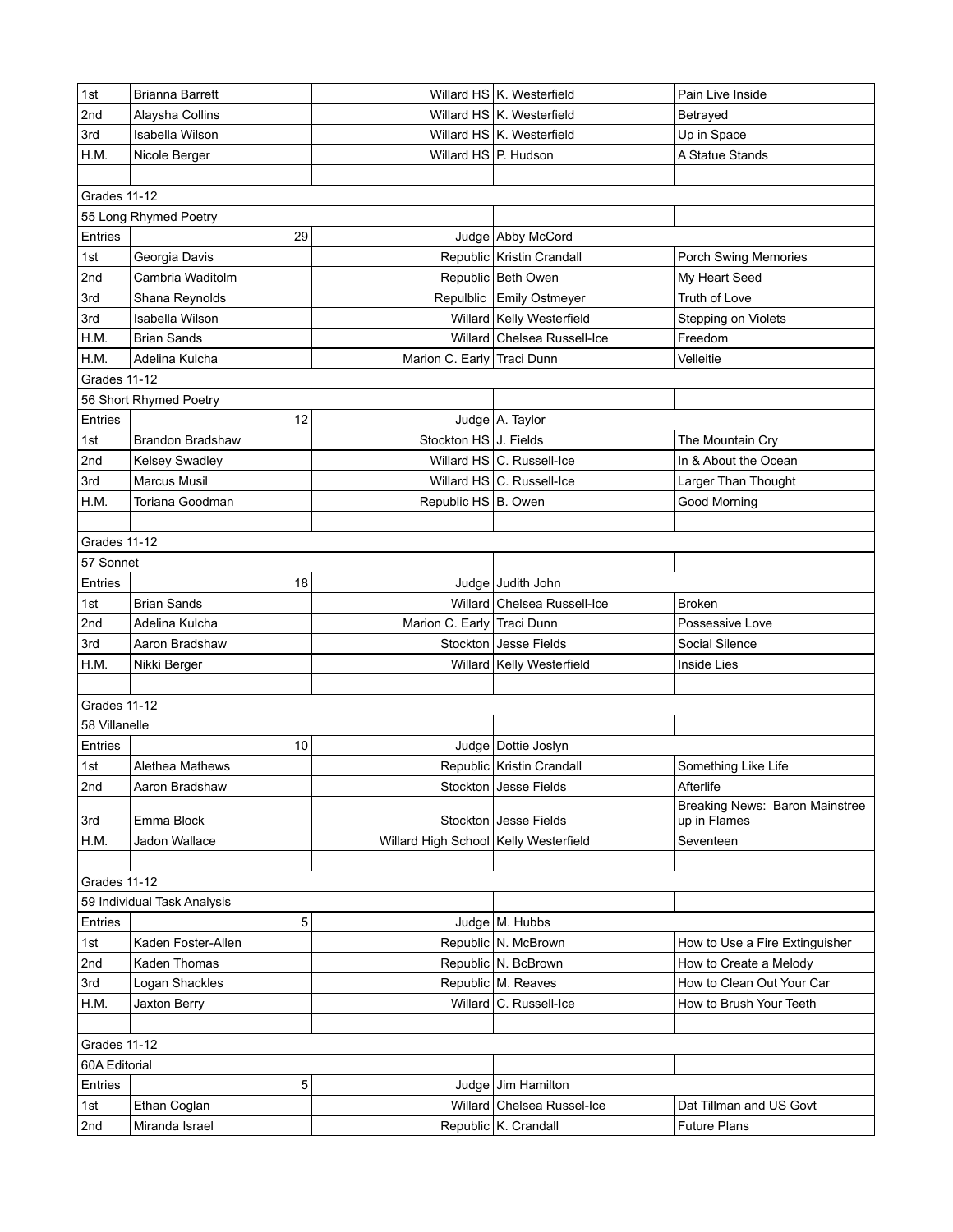| H.M.<br>Grades 11-12<br>60B Commentary/opinion column<br>8<br>Entries<br>Judge Jim Hamilton<br>Central High School Kori Chrismer<br>Natalie Reece<br>1st<br>Queer Coding in Media<br>2nd<br>Kickapoo Leslie Orman<br>We Will Not Be Silenced<br>Kylie Burks<br>Fiona Murray<br>Willard Chelsea Russell-Ice<br>When Is Your Greenlight<br>3rd<br>H.M.<br>Arden Below<br>Central Kori Chrismer<br><b>Benton Traffic</b><br>Grades 11-12<br>61 Feature Story<br>Entries<br>12<br>Judge Jim Hamilton<br>Kickapoo Leslie Orman<br>Shalla Bowers<br>Fresh Off the Runway<br>1st<br>Willard CDC 2021 Member of the<br>2nd<br>Emma Hurt<br>Willard Sarah Ludlow<br>Year<br>3rd<br>Anne Kovacs<br>Central<br>Kori Chrismer<br>Kalea Aberle<br>H.M.<br>Arden Below<br>Kori Chrismer<br>Central<br>Roger King<br>Grades 11-12<br>62 News Story<br>Entries<br>10<br>Judge Georgette Kerr<br>Fashion Forward: 2nd Annual<br>Republic Kristin Crandall<br>Show Aims Higher<br>1st<br><b>Taylor Massur</b><br>Two Willard Choir Students<br>Achieve Perfect Sight-Reading<br>2nd<br>Willard Sarah Ludlow<br>Scores<br>Emma Hurt<br>3rd<br><b>Maverick Hill</b><br>Kori Chrismer<br><b>History of Central</b><br>Central<br>H.M.<br>Grades 11-12<br>63 Sports Story<br>8<br>Entries<br>Judge Jim Hamilton<br>Kickapoo Leslie Orman<br>Julia Klein<br>The Tri-Athlete<br>1st<br>2nd<br>Stockton Amy Becker<br>Grit and Grind<br>Jay Baxter<br>Republic Kristin Crandall<br>3rd<br><b>Taylor Massey</b><br>Poms Dance to Success<br>Central Kori Chrismer<br>H.M.<br>Nathan Sharp<br>Coach Dr. Welch<br><b>Grades 11-12</b><br>64A School Newspaper<br>7<br>Entries<br>Judge   Mandi Hubbs<br>1st<br>Central HS   K. Chrismer<br>Central High Times Staff<br>CHT Issue 2<br>Republic K. Crandell<br>2nd<br><b>Tiger Tracks Staff</b><br>Tiger Tracks Issue 2<br>Central HS K. Chrismer<br>CHT Issue 3<br>3rd<br>Central High Times Staff<br>Paper Staff<br>Republic K. Crandell<br>H.M.<br>Tiger Tracks Issue 1<br><b>Grades 11-12</b><br>64B School Magazine<br>5<br>Entries<br>Judge Habeeb Renfroe<br>Lillian Griffith<br>1st<br>Glendale High School Teena Mahoney<br>Quill - Volume 59 Issue 1<br>Glendale High School Teena Mahoney<br>Quill - Vol 59.2<br>2nd<br>Lillian Griffith | 3rd | Miranda Isreal |  | Republic K. Crandall | Miranda's Moments: Work and<br>School Life |  |
|------------------------------------------------------------------------------------------------------------------------------------------------------------------------------------------------------------------------------------------------------------------------------------------------------------------------------------------------------------------------------------------------------------------------------------------------------------------------------------------------------------------------------------------------------------------------------------------------------------------------------------------------------------------------------------------------------------------------------------------------------------------------------------------------------------------------------------------------------------------------------------------------------------------------------------------------------------------------------------------------------------------------------------------------------------------------------------------------------------------------------------------------------------------------------------------------------------------------------------------------------------------------------------------------------------------------------------------------------------------------------------------------------------------------------------------------------------------------------------------------------------------------------------------------------------------------------------------------------------------------------------------------------------------------------------------------------------------------------------------------------------------------------------------------------------------------------------------------------------------------------------------------------------------------------------------------------------------------------------------------------------------------------------------------------------------------------------------------------------------------------------------------------------------------------------------------------------------------------------------------------------------------|-----|----------------|--|----------------------|--------------------------------------------|--|
|                                                                                                                                                                                                                                                                                                                                                                                                                                                                                                                                                                                                                                                                                                                                                                                                                                                                                                                                                                                                                                                                                                                                                                                                                                                                                                                                                                                                                                                                                                                                                                                                                                                                                                                                                                                                                                                                                                                                                                                                                                                                                                                                                                                                                                                                        |     |                |  |                      |                                            |  |
|                                                                                                                                                                                                                                                                                                                                                                                                                                                                                                                                                                                                                                                                                                                                                                                                                                                                                                                                                                                                                                                                                                                                                                                                                                                                                                                                                                                                                                                                                                                                                                                                                                                                                                                                                                                                                                                                                                                                                                                                                                                                                                                                                                                                                                                                        |     |                |  |                      |                                            |  |
|                                                                                                                                                                                                                                                                                                                                                                                                                                                                                                                                                                                                                                                                                                                                                                                                                                                                                                                                                                                                                                                                                                                                                                                                                                                                                                                                                                                                                                                                                                                                                                                                                                                                                                                                                                                                                                                                                                                                                                                                                                                                                                                                                                                                                                                                        |     |                |  |                      |                                            |  |
|                                                                                                                                                                                                                                                                                                                                                                                                                                                                                                                                                                                                                                                                                                                                                                                                                                                                                                                                                                                                                                                                                                                                                                                                                                                                                                                                                                                                                                                                                                                                                                                                                                                                                                                                                                                                                                                                                                                                                                                                                                                                                                                                                                                                                                                                        |     |                |  |                      |                                            |  |
|                                                                                                                                                                                                                                                                                                                                                                                                                                                                                                                                                                                                                                                                                                                                                                                                                                                                                                                                                                                                                                                                                                                                                                                                                                                                                                                                                                                                                                                                                                                                                                                                                                                                                                                                                                                                                                                                                                                                                                                                                                                                                                                                                                                                                                                                        |     |                |  |                      |                                            |  |
|                                                                                                                                                                                                                                                                                                                                                                                                                                                                                                                                                                                                                                                                                                                                                                                                                                                                                                                                                                                                                                                                                                                                                                                                                                                                                                                                                                                                                                                                                                                                                                                                                                                                                                                                                                                                                                                                                                                                                                                                                                                                                                                                                                                                                                                                        |     |                |  |                      |                                            |  |
|                                                                                                                                                                                                                                                                                                                                                                                                                                                                                                                                                                                                                                                                                                                                                                                                                                                                                                                                                                                                                                                                                                                                                                                                                                                                                                                                                                                                                                                                                                                                                                                                                                                                                                                                                                                                                                                                                                                                                                                                                                                                                                                                                                                                                                                                        |     |                |  |                      |                                            |  |
|                                                                                                                                                                                                                                                                                                                                                                                                                                                                                                                                                                                                                                                                                                                                                                                                                                                                                                                                                                                                                                                                                                                                                                                                                                                                                                                                                                                                                                                                                                                                                                                                                                                                                                                                                                                                                                                                                                                                                                                                                                                                                                                                                                                                                                                                        |     |                |  |                      |                                            |  |
|                                                                                                                                                                                                                                                                                                                                                                                                                                                                                                                                                                                                                                                                                                                                                                                                                                                                                                                                                                                                                                                                                                                                                                                                                                                                                                                                                                                                                                                                                                                                                                                                                                                                                                                                                                                                                                                                                                                                                                                                                                                                                                                                                                                                                                                                        |     |                |  |                      |                                            |  |
|                                                                                                                                                                                                                                                                                                                                                                                                                                                                                                                                                                                                                                                                                                                                                                                                                                                                                                                                                                                                                                                                                                                                                                                                                                                                                                                                                                                                                                                                                                                                                                                                                                                                                                                                                                                                                                                                                                                                                                                                                                                                                                                                                                                                                                                                        |     |                |  |                      |                                            |  |
|                                                                                                                                                                                                                                                                                                                                                                                                                                                                                                                                                                                                                                                                                                                                                                                                                                                                                                                                                                                                                                                                                                                                                                                                                                                                                                                                                                                                                                                                                                                                                                                                                                                                                                                                                                                                                                                                                                                                                                                                                                                                                                                                                                                                                                                                        |     |                |  |                      |                                            |  |
|                                                                                                                                                                                                                                                                                                                                                                                                                                                                                                                                                                                                                                                                                                                                                                                                                                                                                                                                                                                                                                                                                                                                                                                                                                                                                                                                                                                                                                                                                                                                                                                                                                                                                                                                                                                                                                                                                                                                                                                                                                                                                                                                                                                                                                                                        |     |                |  |                      |                                            |  |
|                                                                                                                                                                                                                                                                                                                                                                                                                                                                                                                                                                                                                                                                                                                                                                                                                                                                                                                                                                                                                                                                                                                                                                                                                                                                                                                                                                                                                                                                                                                                                                                                                                                                                                                                                                                                                                                                                                                                                                                                                                                                                                                                                                                                                                                                        |     |                |  |                      |                                            |  |
|                                                                                                                                                                                                                                                                                                                                                                                                                                                                                                                                                                                                                                                                                                                                                                                                                                                                                                                                                                                                                                                                                                                                                                                                                                                                                                                                                                                                                                                                                                                                                                                                                                                                                                                                                                                                                                                                                                                                                                                                                                                                                                                                                                                                                                                                        |     |                |  |                      |                                            |  |
|                                                                                                                                                                                                                                                                                                                                                                                                                                                                                                                                                                                                                                                                                                                                                                                                                                                                                                                                                                                                                                                                                                                                                                                                                                                                                                                                                                                                                                                                                                                                                                                                                                                                                                                                                                                                                                                                                                                                                                                                                                                                                                                                                                                                                                                                        |     |                |  |                      |                                            |  |
|                                                                                                                                                                                                                                                                                                                                                                                                                                                                                                                                                                                                                                                                                                                                                                                                                                                                                                                                                                                                                                                                                                                                                                                                                                                                                                                                                                                                                                                                                                                                                                                                                                                                                                                                                                                                                                                                                                                                                                                                                                                                                                                                                                                                                                                                        |     |                |  |                      |                                            |  |
|                                                                                                                                                                                                                                                                                                                                                                                                                                                                                                                                                                                                                                                                                                                                                                                                                                                                                                                                                                                                                                                                                                                                                                                                                                                                                                                                                                                                                                                                                                                                                                                                                                                                                                                                                                                                                                                                                                                                                                                                                                                                                                                                                                                                                                                                        |     |                |  |                      |                                            |  |
|                                                                                                                                                                                                                                                                                                                                                                                                                                                                                                                                                                                                                                                                                                                                                                                                                                                                                                                                                                                                                                                                                                                                                                                                                                                                                                                                                                                                                                                                                                                                                                                                                                                                                                                                                                                                                                                                                                                                                                                                                                                                                                                                                                                                                                                                        |     |                |  |                      |                                            |  |
|                                                                                                                                                                                                                                                                                                                                                                                                                                                                                                                                                                                                                                                                                                                                                                                                                                                                                                                                                                                                                                                                                                                                                                                                                                                                                                                                                                                                                                                                                                                                                                                                                                                                                                                                                                                                                                                                                                                                                                                                                                                                                                                                                                                                                                                                        |     |                |  |                      |                                            |  |
|                                                                                                                                                                                                                                                                                                                                                                                                                                                                                                                                                                                                                                                                                                                                                                                                                                                                                                                                                                                                                                                                                                                                                                                                                                                                                                                                                                                                                                                                                                                                                                                                                                                                                                                                                                                                                                                                                                                                                                                                                                                                                                                                                                                                                                                                        |     |                |  |                      |                                            |  |
|                                                                                                                                                                                                                                                                                                                                                                                                                                                                                                                                                                                                                                                                                                                                                                                                                                                                                                                                                                                                                                                                                                                                                                                                                                                                                                                                                                                                                                                                                                                                                                                                                                                                                                                                                                                                                                                                                                                                                                                                                                                                                                                                                                                                                                                                        |     |                |  |                      |                                            |  |
|                                                                                                                                                                                                                                                                                                                                                                                                                                                                                                                                                                                                                                                                                                                                                                                                                                                                                                                                                                                                                                                                                                                                                                                                                                                                                                                                                                                                                                                                                                                                                                                                                                                                                                                                                                                                                                                                                                                                                                                                                                                                                                                                                                                                                                                                        |     |                |  |                      |                                            |  |
|                                                                                                                                                                                                                                                                                                                                                                                                                                                                                                                                                                                                                                                                                                                                                                                                                                                                                                                                                                                                                                                                                                                                                                                                                                                                                                                                                                                                                                                                                                                                                                                                                                                                                                                                                                                                                                                                                                                                                                                                                                                                                                                                                                                                                                                                        |     |                |  |                      |                                            |  |
|                                                                                                                                                                                                                                                                                                                                                                                                                                                                                                                                                                                                                                                                                                                                                                                                                                                                                                                                                                                                                                                                                                                                                                                                                                                                                                                                                                                                                                                                                                                                                                                                                                                                                                                                                                                                                                                                                                                                                                                                                                                                                                                                                                                                                                                                        |     |                |  |                      |                                            |  |
|                                                                                                                                                                                                                                                                                                                                                                                                                                                                                                                                                                                                                                                                                                                                                                                                                                                                                                                                                                                                                                                                                                                                                                                                                                                                                                                                                                                                                                                                                                                                                                                                                                                                                                                                                                                                                                                                                                                                                                                                                                                                                                                                                                                                                                                                        |     |                |  |                      |                                            |  |
|                                                                                                                                                                                                                                                                                                                                                                                                                                                                                                                                                                                                                                                                                                                                                                                                                                                                                                                                                                                                                                                                                                                                                                                                                                                                                                                                                                                                                                                                                                                                                                                                                                                                                                                                                                                                                                                                                                                                                                                                                                                                                                                                                                                                                                                                        |     |                |  |                      |                                            |  |
|                                                                                                                                                                                                                                                                                                                                                                                                                                                                                                                                                                                                                                                                                                                                                                                                                                                                                                                                                                                                                                                                                                                                                                                                                                                                                                                                                                                                                                                                                                                                                                                                                                                                                                                                                                                                                                                                                                                                                                                                                                                                                                                                                                                                                                                                        |     |                |  |                      |                                            |  |
|                                                                                                                                                                                                                                                                                                                                                                                                                                                                                                                                                                                                                                                                                                                                                                                                                                                                                                                                                                                                                                                                                                                                                                                                                                                                                                                                                                                                                                                                                                                                                                                                                                                                                                                                                                                                                                                                                                                                                                                                                                                                                                                                                                                                                                                                        |     |                |  |                      |                                            |  |
|                                                                                                                                                                                                                                                                                                                                                                                                                                                                                                                                                                                                                                                                                                                                                                                                                                                                                                                                                                                                                                                                                                                                                                                                                                                                                                                                                                                                                                                                                                                                                                                                                                                                                                                                                                                                                                                                                                                                                                                                                                                                                                                                                                                                                                                                        |     |                |  |                      |                                            |  |
|                                                                                                                                                                                                                                                                                                                                                                                                                                                                                                                                                                                                                                                                                                                                                                                                                                                                                                                                                                                                                                                                                                                                                                                                                                                                                                                                                                                                                                                                                                                                                                                                                                                                                                                                                                                                                                                                                                                                                                                                                                                                                                                                                                                                                                                                        |     |                |  |                      |                                            |  |
|                                                                                                                                                                                                                                                                                                                                                                                                                                                                                                                                                                                                                                                                                                                                                                                                                                                                                                                                                                                                                                                                                                                                                                                                                                                                                                                                                                                                                                                                                                                                                                                                                                                                                                                                                                                                                                                                                                                                                                                                                                                                                                                                                                                                                                                                        |     |                |  |                      |                                            |  |
|                                                                                                                                                                                                                                                                                                                                                                                                                                                                                                                                                                                                                                                                                                                                                                                                                                                                                                                                                                                                                                                                                                                                                                                                                                                                                                                                                                                                                                                                                                                                                                                                                                                                                                                                                                                                                                                                                                                                                                                                                                                                                                                                                                                                                                                                        |     |                |  |                      |                                            |  |
|                                                                                                                                                                                                                                                                                                                                                                                                                                                                                                                                                                                                                                                                                                                                                                                                                                                                                                                                                                                                                                                                                                                                                                                                                                                                                                                                                                                                                                                                                                                                                                                                                                                                                                                                                                                                                                                                                                                                                                                                                                                                                                                                                                                                                                                                        |     |                |  |                      |                                            |  |
|                                                                                                                                                                                                                                                                                                                                                                                                                                                                                                                                                                                                                                                                                                                                                                                                                                                                                                                                                                                                                                                                                                                                                                                                                                                                                                                                                                                                                                                                                                                                                                                                                                                                                                                                                                                                                                                                                                                                                                                                                                                                                                                                                                                                                                                                        |     |                |  |                      |                                            |  |
|                                                                                                                                                                                                                                                                                                                                                                                                                                                                                                                                                                                                                                                                                                                                                                                                                                                                                                                                                                                                                                                                                                                                                                                                                                                                                                                                                                                                                                                                                                                                                                                                                                                                                                                                                                                                                                                                                                                                                                                                                                                                                                                                                                                                                                                                        |     |                |  |                      |                                            |  |
|                                                                                                                                                                                                                                                                                                                                                                                                                                                                                                                                                                                                                                                                                                                                                                                                                                                                                                                                                                                                                                                                                                                                                                                                                                                                                                                                                                                                                                                                                                                                                                                                                                                                                                                                                                                                                                                                                                                                                                                                                                                                                                                                                                                                                                                                        |     |                |  |                      |                                            |  |
|                                                                                                                                                                                                                                                                                                                                                                                                                                                                                                                                                                                                                                                                                                                                                                                                                                                                                                                                                                                                                                                                                                                                                                                                                                                                                                                                                                                                                                                                                                                                                                                                                                                                                                                                                                                                                                                                                                                                                                                                                                                                                                                                                                                                                                                                        |     |                |  |                      |                                            |  |
|                                                                                                                                                                                                                                                                                                                                                                                                                                                                                                                                                                                                                                                                                                                                                                                                                                                                                                                                                                                                                                                                                                                                                                                                                                                                                                                                                                                                                                                                                                                                                                                                                                                                                                                                                                                                                                                                                                                                                                                                                                                                                                                                                                                                                                                                        |     |                |  |                      |                                            |  |
|                                                                                                                                                                                                                                                                                                                                                                                                                                                                                                                                                                                                                                                                                                                                                                                                                                                                                                                                                                                                                                                                                                                                                                                                                                                                                                                                                                                                                                                                                                                                                                                                                                                                                                                                                                                                                                                                                                                                                                                                                                                                                                                                                                                                                                                                        |     |                |  |                      |                                            |  |
|                                                                                                                                                                                                                                                                                                                                                                                                                                                                                                                                                                                                                                                                                                                                                                                                                                                                                                                                                                                                                                                                                                                                                                                                                                                                                                                                                                                                                                                                                                                                                                                                                                                                                                                                                                                                                                                                                                                                                                                                                                                                                                                                                                                                                                                                        |     |                |  |                      |                                            |  |
|                                                                                                                                                                                                                                                                                                                                                                                                                                                                                                                                                                                                                                                                                                                                                                                                                                                                                                                                                                                                                                                                                                                                                                                                                                                                                                                                                                                                                                                                                                                                                                                                                                                                                                                                                                                                                                                                                                                                                                                                                                                                                                                                                                                                                                                                        |     |                |  |                      |                                            |  |
|                                                                                                                                                                                                                                                                                                                                                                                                                                                                                                                                                                                                                                                                                                                                                                                                                                                                                                                                                                                                                                                                                                                                                                                                                                                                                                                                                                                                                                                                                                                                                                                                                                                                                                                                                                                                                                                                                                                                                                                                                                                                                                                                                                                                                                                                        |     |                |  |                      |                                            |  |
|                                                                                                                                                                                                                                                                                                                                                                                                                                                                                                                                                                                                                                                                                                                                                                                                                                                                                                                                                                                                                                                                                                                                                                                                                                                                                                                                                                                                                                                                                                                                                                                                                                                                                                                                                                                                                                                                                                                                                                                                                                                                                                                                                                                                                                                                        |     |                |  |                      |                                            |  |
|                                                                                                                                                                                                                                                                                                                                                                                                                                                                                                                                                                                                                                                                                                                                                                                                                                                                                                                                                                                                                                                                                                                                                                                                                                                                                                                                                                                                                                                                                                                                                                                                                                                                                                                                                                                                                                                                                                                                                                                                                                                                                                                                                                                                                                                                        |     |                |  |                      |                                            |  |
|                                                                                                                                                                                                                                                                                                                                                                                                                                                                                                                                                                                                                                                                                                                                                                                                                                                                                                                                                                                                                                                                                                                                                                                                                                                                                                                                                                                                                                                                                                                                                                                                                                                                                                                                                                                                                                                                                                                                                                                                                                                                                                                                                                                                                                                                        |     |                |  |                      |                                            |  |
|                                                                                                                                                                                                                                                                                                                                                                                                                                                                                                                                                                                                                                                                                                                                                                                                                                                                                                                                                                                                                                                                                                                                                                                                                                                                                                                                                                                                                                                                                                                                                                                                                                                                                                                                                                                                                                                                                                                                                                                                                                                                                                                                                                                                                                                                        |     |                |  |                      |                                            |  |
|                                                                                                                                                                                                                                                                                                                                                                                                                                                                                                                                                                                                                                                                                                                                                                                                                                                                                                                                                                                                                                                                                                                                                                                                                                                                                                                                                                                                                                                                                                                                                                                                                                                                                                                                                                                                                                                                                                                                                                                                                                                                                                                                                                                                                                                                        |     |                |  |                      |                                            |  |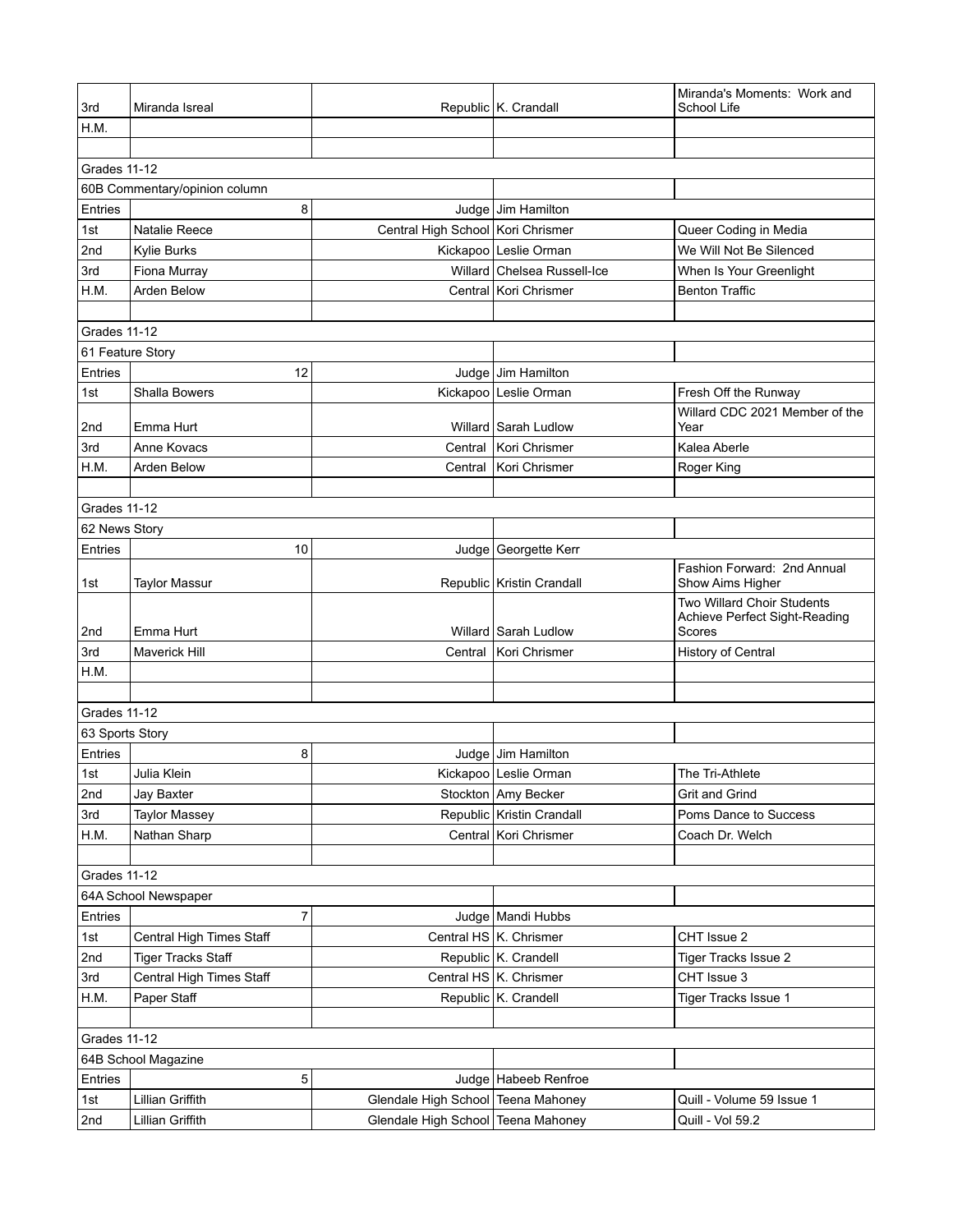| 3rd                                       | Kori Chrismer                | Central High School Kori Chrismer   |                        | CHT Issue 1                                                   |  |  |  |
|-------------------------------------------|------------------------------|-------------------------------------|------------------------|---------------------------------------------------------------|--|--|--|
| H.M.                                      | Kori Chrismer                | Central High School Kori Chrismer   |                        | CHT Issue 2                                                   |  |  |  |
|                                           |                              |                                     |                        |                                                               |  |  |  |
| Grades 11-12                              |                              |                                     |                        |                                                               |  |  |  |
|                                           | 65 Spoken word poetry script |                                     |                        |                                                               |  |  |  |
| Entries                                   | 20                           | Judge                               | Judith John            |                                                               |  |  |  |
| 1st                                       | Aaron Bradshaw               | Stockton High School J. Fields      |                        | Leaving the Nest                                              |  |  |  |
| 2nd                                       | Tyler Johnson                | Stockton J. Fields                  |                        | Undecided                                                     |  |  |  |
| 3rd                                       | Ashlyn Leonard               |                                     | Republic K. Crandall   | Daisy                                                         |  |  |  |
| H.M.                                      | Kylie Vance                  |                                     | Republic B. Owen       | The Real You                                                  |  |  |  |
|                                           |                              |                                     |                        |                                                               |  |  |  |
|                                           |                              |                                     |                        |                                                               |  |  |  |
| Grades 11-12                              |                              |                                     |                        |                                                               |  |  |  |
|                                           | 66 Commercial Script         |                                     |                        |                                                               |  |  |  |
| Entries                                   | 2                            |                                     | Judge Alex Pinnon      |                                                               |  |  |  |
| 1st                                       | Ayden O'Conner               |                                     | Republic K. Crandall   | Bee Movie 2: The Beequel                                      |  |  |  |
| 2nd                                       | Marco Donjuan                |                                     | Republic K. Crandall   | <b>Tiger Grounds Commercial Script</b>                        |  |  |  |
| 3rd                                       |                              |                                     |                        |                                                               |  |  |  |
| H.M.                                      |                              |                                     |                        |                                                               |  |  |  |
|                                           |                              |                                     |                        |                                                               |  |  |  |
| Grades 11-12                              |                              |                                     |                        |                                                               |  |  |  |
|                                           | 67 Dialogue (Skit)           |                                     |                        |                                                               |  |  |  |
| Entries                                   | 4                            |                                     | Judge A. Taylor        |                                                               |  |  |  |
| 1st                                       | <b>Brianna Barrett</b>       |                                     | Willard K. Westerfield | Come Back                                                     |  |  |  |
| 2nd                                       | Kathryn Dublin               |                                     | Willard K. Westerfield | Why Aren't You Listening to Me?                               |  |  |  |
| 3rd                                       | Isabella Wilson              |                                     | Willard K. Westerfield | Just Keep Walking                                             |  |  |  |
| H.M.                                      | Jadon Wallace                |                                     | Willard K. Westerfield | The Lone Traveler                                             |  |  |  |
|                                           |                              |                                     |                        |                                                               |  |  |  |
| Grades 11-12                              |                              |                                     |                        |                                                               |  |  |  |
| 68 Play Script                            |                              |                                     |                        |                                                               |  |  |  |
| Entries                                   | 4                            |                                     | Judge Eli Slover       |                                                               |  |  |  |
| 1st                                       | Olivia Lawren Cox            | Republic High School K. Crandall    |                        | "034"                                                         |  |  |  |
| 2nd                                       | Gage Fisher                  | Republic High School Nicole McBroom |                        | What Did Abraham Lincoln Say?                                 |  |  |  |
| 3rd                                       | <b>Chase Eleler</b>          | Republic High School Beth Owen      |                        | A Little Too Soon                                             |  |  |  |
| 3rd                                       | Luke Brim                    | Republic High School Lisa Deckard   |                        | Cut Out                                                       |  |  |  |
|                                           |                              |                                     |                        | Hope: A Story of Memorial in                                  |  |  |  |
| H.M.                                      | Caitlin Haworth              | Willard High School   Pamela Hudson |                        | Cleveland                                                     |  |  |  |
|                                           |                              |                                     |                        |                                                               |  |  |  |
| Grades 11-12                              |                              |                                     |                        |                                                               |  |  |  |
| 69 Screenplay                             |                              |                                     |                        |                                                               |  |  |  |
| Entries                                   | 2                            |                                     | Judge   Georgette Kerr |                                                               |  |  |  |
| 1st                                       | Kiera Kaba                   | Central High School Kyle Wallace    |                        | 10 Minute Play                                                |  |  |  |
| 2nd                                       | Rebekah Harper               | New Covenant Academy Adrienne Pike  |                        | The Book                                                      |  |  |  |
| 3rd                                       |                              |                                     |                        |                                                               |  |  |  |
| H.M.                                      |                              |                                     |                        |                                                               |  |  |  |
|                                           |                              |                                     |                        |                                                               |  |  |  |
| <b>Grades 11-12</b>                       |                              |                                     |                        |                                                               |  |  |  |
| 70 Individual or Group Community Response |                              |                                     |                        |                                                               |  |  |  |
| Entries                                   | 2                            |                                     | Judge Andrea Taylor    |                                                               |  |  |  |
|                                           |                              |                                     |                        | The State of Education: An<br>Analysis of the American School |  |  |  |
| 1st                                       | Ryan Rodell                  |                                     | Willard P. Hudson      | System                                                        |  |  |  |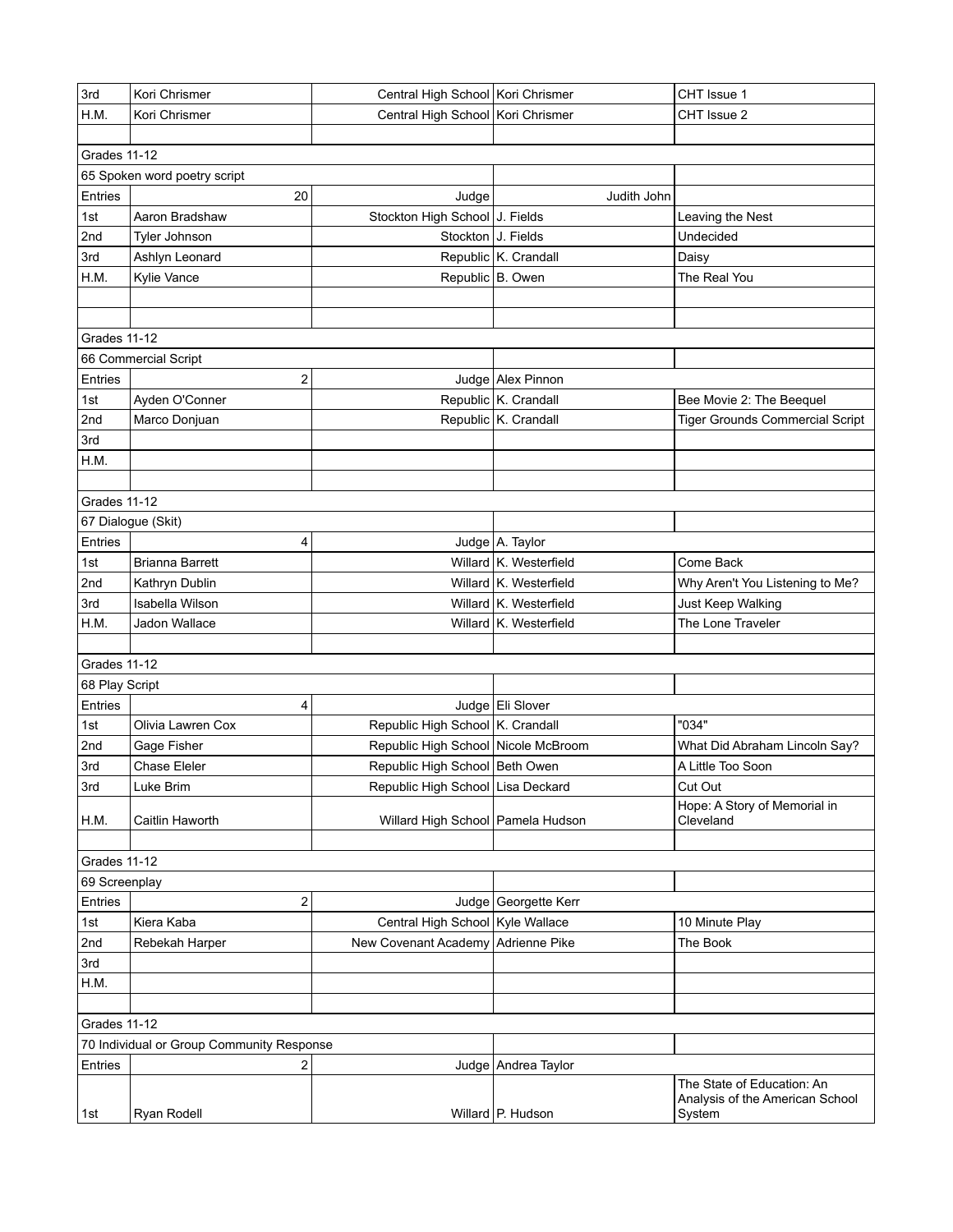| 2nd          | Caleb Hughes                                                                |                                    | Willard P. Hudson      | Veterans Need a Reintroduction<br>to Society Program |  |  |
|--------------|-----------------------------------------------------------------------------|------------------------------------|------------------------|------------------------------------------------------|--|--|
| 3rd          |                                                                             |                                    |                        |                                                      |  |  |
| H.M.         |                                                                             |                                    |                        |                                                      |  |  |
|              |                                                                             |                                    |                        |                                                      |  |  |
|              |                                                                             |                                    |                        |                                                      |  |  |
| Grades 11-12 |                                                                             |                                    |                        |                                                      |  |  |
|              | 71 Individual or group Writing Rocks                                        |                                    |                        |                                                      |  |  |
| Entries      | 6                                                                           |                                    | Judge A. Taylor        |                                                      |  |  |
| 1st          | Kathryn Dublin                                                              |                                    | Willard P. Hudson      | <b>Fabricating New Worlds</b>                        |  |  |
| 2nd          | Katelynn Ford                                                               |                                    | Republic K. Crandall   | The Significance of Writing and<br>Why I Do So       |  |  |
| 3rd          | Kaitlyn Walterich                                                           |                                    | Republic K. Crandall   | Power of Writing                                     |  |  |
| H.M.         | Daneil Popa                                                                 |                                    | Willard P. Hudson      | The Beauty of Writing                                |  |  |
|              |                                                                             |                                    |                        |                                                      |  |  |
| Grades 11-12 |                                                                             |                                    |                        |                                                      |  |  |
|              | 72 Individual Writing of Appreciation of a Living Person (grades 5-10 only) |                                    |                        |                                                      |  |  |
| Entries      | 0                                                                           | Judge                              |                        |                                                      |  |  |
| 1st          |                                                                             |                                    |                        |                                                      |  |  |
| 2nd          |                                                                             |                                    |                        |                                                      |  |  |
| 3rd          |                                                                             |                                    |                        |                                                      |  |  |
| H.M.         |                                                                             |                                    |                        |                                                      |  |  |
|              |                                                                             |                                    |                        |                                                      |  |  |
|              |                                                                             |                                    |                        |                                                      |  |  |
| Grades 11-12 |                                                                             |                                    |                        |                                                      |  |  |
|              | 73 Individual or group Promote Writing                                      |                                    |                        |                                                      |  |  |
| Entries      | 0                                                                           | Judge                              |                        |                                                      |  |  |
| 1st          |                                                                             |                                    |                        |                                                      |  |  |
| 2nd          |                                                                             |                                    |                        |                                                      |  |  |
| 3rd          |                                                                             |                                    |                        |                                                      |  |  |
| H.M.         |                                                                             |                                    |                        |                                                      |  |  |
|              |                                                                             |                                    |                        |                                                      |  |  |
| Grades 11-12 |                                                                             |                                    |                        |                                                      |  |  |
|              | 74 Individual graphic adaptation of Published Literature                    |                                    |                        |                                                      |  |  |
| Entries      | 2                                                                           |                                    | Judge   Ken Gillam     |                                                      |  |  |
| 1st          | J. Nicole Paz                                                               |                                    | Willard C. Russell-Ice | Spinning                                             |  |  |
| 2nd          | Makenna Waldron                                                             | Republic High School Reaves        |                        | Fireflies                                            |  |  |
| 3rd          |                                                                             |                                    |                        |                                                      |  |  |
| H.M.         |                                                                             |                                    |                        |                                                      |  |  |
|              |                                                                             |                                    |                        |                                                      |  |  |
|              |                                                                             |                                    |                        |                                                      |  |  |
|              | 75 Individual original writing with original art                            |                                    |                        |                                                      |  |  |
| Entries      | 3                                                                           |                                    | Judge   Ken Gillam     |                                                      |  |  |
| 1st          | Emilee LeCompte                                                             | Republic High School K. Crandall   |                        | Human Spirit Within Us                               |  |  |
| 2nd          | Emma Schoeller                                                              | Willard High School C. Russell-Ice |                        | Autumn                                               |  |  |
| 3rd          | Izzy Wells                                                                  | Republic High School Owen          |                        | The University of Arkansas                           |  |  |
| H.M.         |                                                                             |                                    |                        |                                                      |  |  |
|              |                                                                             |                                    |                        |                                                      |  |  |
| Grades 11-12 |                                                                             |                                    |                        |                                                      |  |  |
|              | 76 Individual Collage                                                       |                                    |                        |                                                      |  |  |
| Entries      | 12                                                                          |                                    | Judge   Ken Gillam     |                                                      |  |  |
| 1st          | Ashlyn Leonard                                                              | Republic High School K. Crandall   |                        | Lady Macbeth's Confession                            |  |  |
| 2nd          | Isabella Flores                                                             | Willard High School C. Russell-Ice |                        | In Cold Blood                                        |  |  |